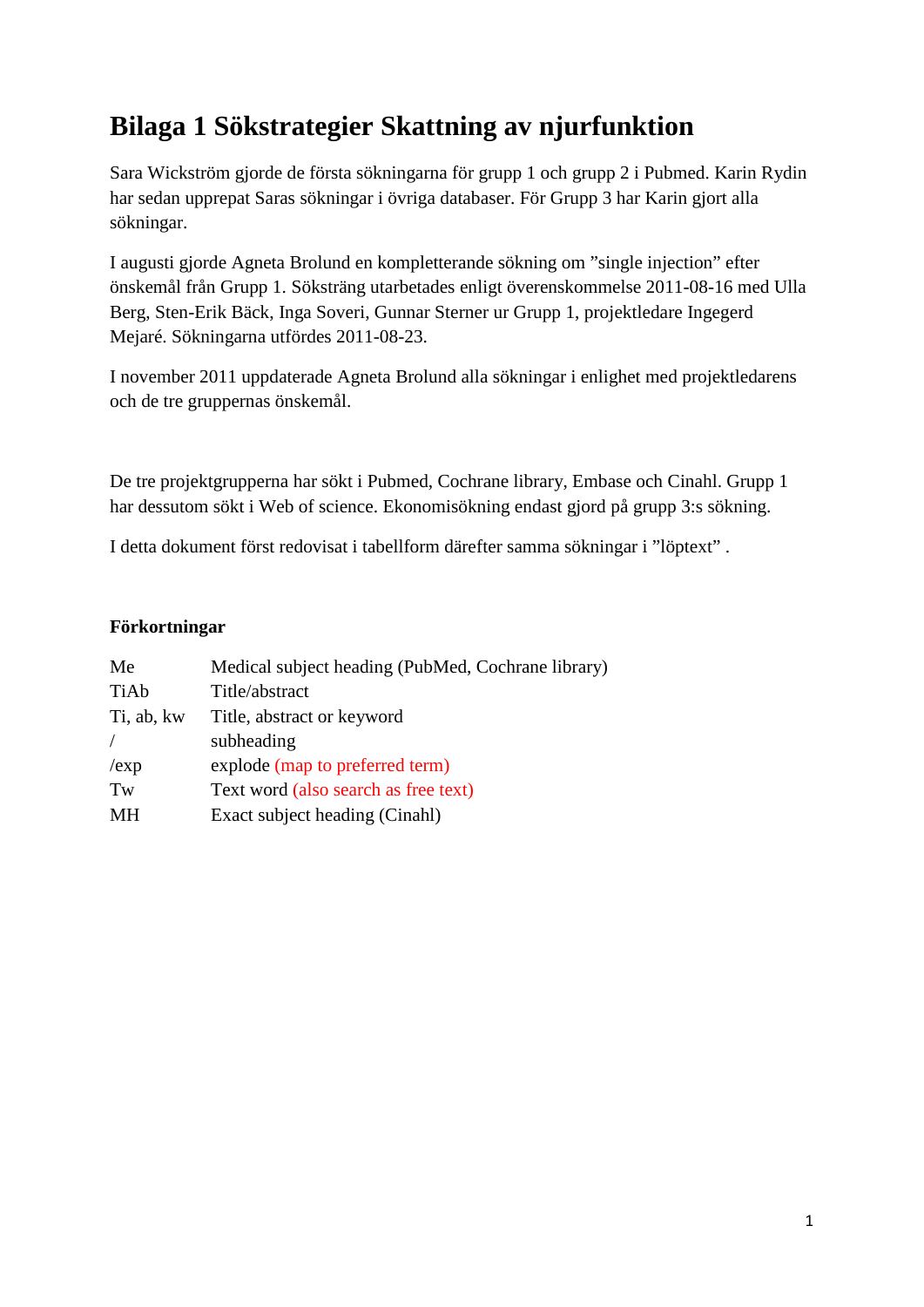# **Grupp 1**

| PubMed februari 2011                                                                                                                                     |            |                                |            |                                |
|----------------------------------------------------------------------------------------------------------------------------------------------------------|------------|--------------------------------|------------|--------------------------------|
| Creatinine (Me)<br>Creatinine (TiAb)                                                                                                                     | <b>AND</b> | Clearance (TiAb)               | <b>AND</b> | Inulin $(Me)$<br>Inulin (TiAb) |
| OR<br>Dtpa (TiAb)<br>Diethylenetriaminepentaacettate (TiAb)<br>Diethylenetriaminepentaacetic acid (TiAb)<br>Pentetic acid (Me)<br>Pentetetic acid (TiAb) | <b>AND</b> | Inulin (Me)<br>Inulin (TiAb)   |            |                                |
| OR<br>Edta (TiAb)<br>Chromium edta (TiAb)<br>Ethylenediaminetetraacetic acid (TiAb)<br>Ethylenediaminetetraacetate (TiAb)                                | <b>AND</b> | Inulin $(Me)$<br>Inulin (TiAb) |            |                                |
| <b>OR</b><br>Iohexol (Me)<br>Iohexol (TiAb)                                                                                                              | <b>AND</b> | Inulin $(Me)$<br>Inulin (TiAb) |            |                                |
| <b>OR</b><br>Iothalamic acid (Me)<br>Iothalamic acid (TiAb)<br>Iothalamate (TiAb)<br>Contrast media (Me)<br>Contrast media (TiAb)<br>Contrast dye (TiAb) | <b>AND</b> | Inulin (Me)<br>Inulin (TiAb)   |            |                                |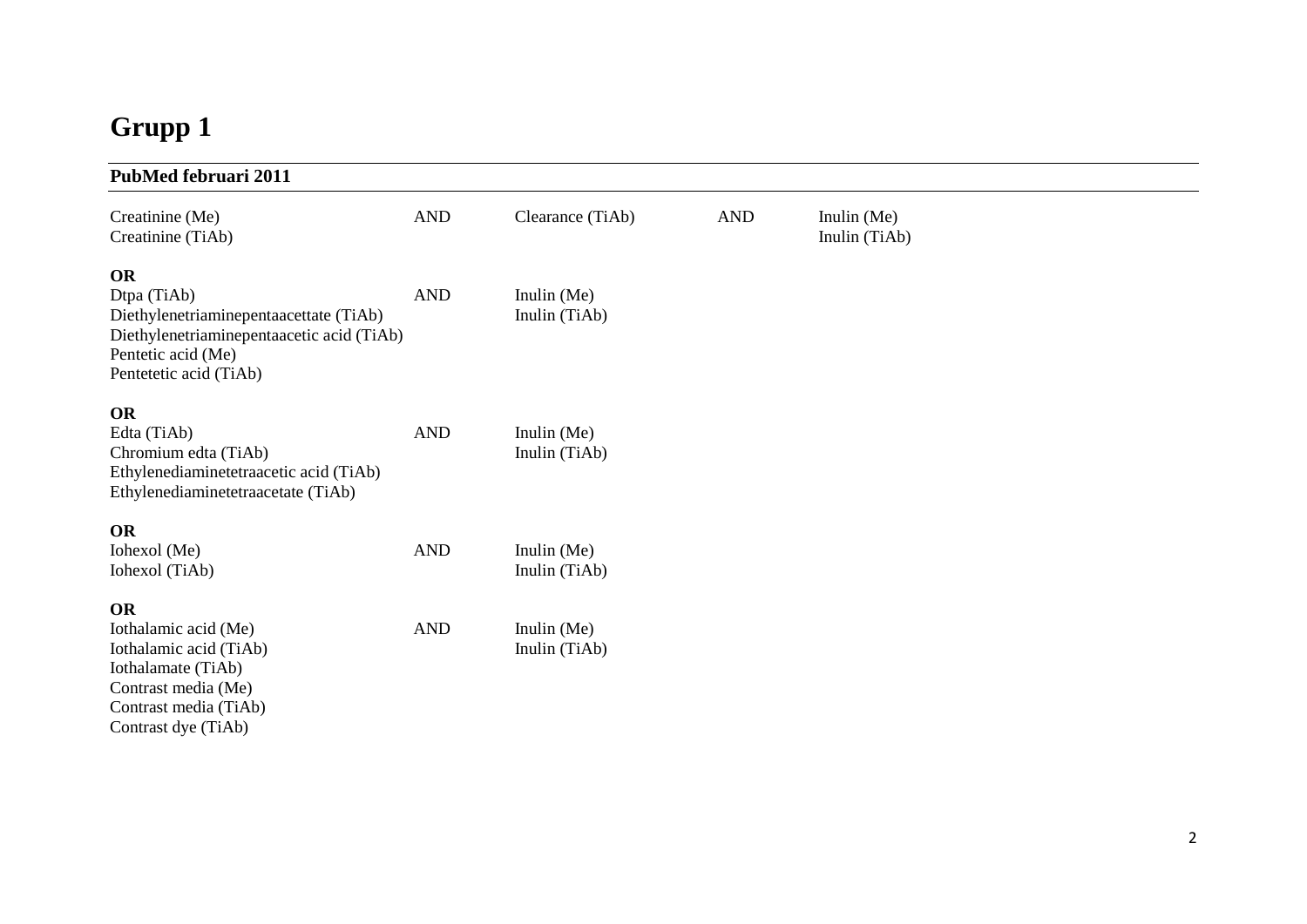# **Cochrane Library februari 2011**

| Creatinine (Me)<br>Creatinine (Ti,ab, kw)                                                                                                          | <b>AND</b>           | Clearance (Ti,ab, kw) | <b>AND</b> | Inulin (Me)<br>Inulin (Ti,ab, kw) |  |
|----------------------------------------------------------------------------------------------------------------------------------------------------|----------------------|-----------------------|------------|-----------------------------------|--|
| <b>OR</b><br>Dtpa (Ti,ab, kw)                                                                                                                      | $\operatorname{AND}$ | Inulin (Me)           |            |                                   |  |
| Diethylenetriaminepentaacettate (Ti,ab, kw)<br>Diethylenetriaminepentaacetic acid (Ti,ab, kw)<br>Pentetic acid (Me)<br>Pentetetic acid (Ti,ab, kw) |                      | Inulin (Ti,ab, kw)    |            |                                   |  |
| <b>OR</b>                                                                                                                                          |                      |                       |            |                                   |  |
| Edta (Ti,ab, kw)                                                                                                                                   | $\mathbf{AND}$       | Inulin (Me)           |            |                                   |  |
| Chromium edta (Ti,ab,kw)                                                                                                                           |                      | Inulin (Ti,ab, kw)    |            |                                   |  |
| Ethylenediaminetetraacetic acid (Ti,ab,kw)<br>Ethylenediaminetetraacetate (Ti,ab,kw)                                                               |                      |                       |            |                                   |  |
| <b>OR</b>                                                                                                                                          |                      |                       |            |                                   |  |
| Iohexol (Me)                                                                                                                                       | <b>AND</b>           | Inulin $(Me)$         |            |                                   |  |
| Iohexol (Ti,ab, kw)                                                                                                                                |                      | Inulin (Ti,ab, kw)    |            |                                   |  |
| <b>OR</b>                                                                                                                                          |                      |                       |            |                                   |  |
| Iothalamic acid (Me)                                                                                                                               | <b>AND</b>           | Inulin (Me)           |            |                                   |  |
| Iothalamic acid (Ti,ab,kw)                                                                                                                         |                      | Inulin (Ti,ab, kw)    |            |                                   |  |
| Iothalamate (Ti,ab, kw)                                                                                                                            |                      |                       |            |                                   |  |
| Contrast media (Me)                                                                                                                                |                      |                       |            |                                   |  |
| Contrast media (Ti,ab, kw)<br>Contrast dye (Ti,ab, kw)                                                                                             |                      |                       |            |                                   |  |
|                                                                                                                                                    |                      |                       |            |                                   |  |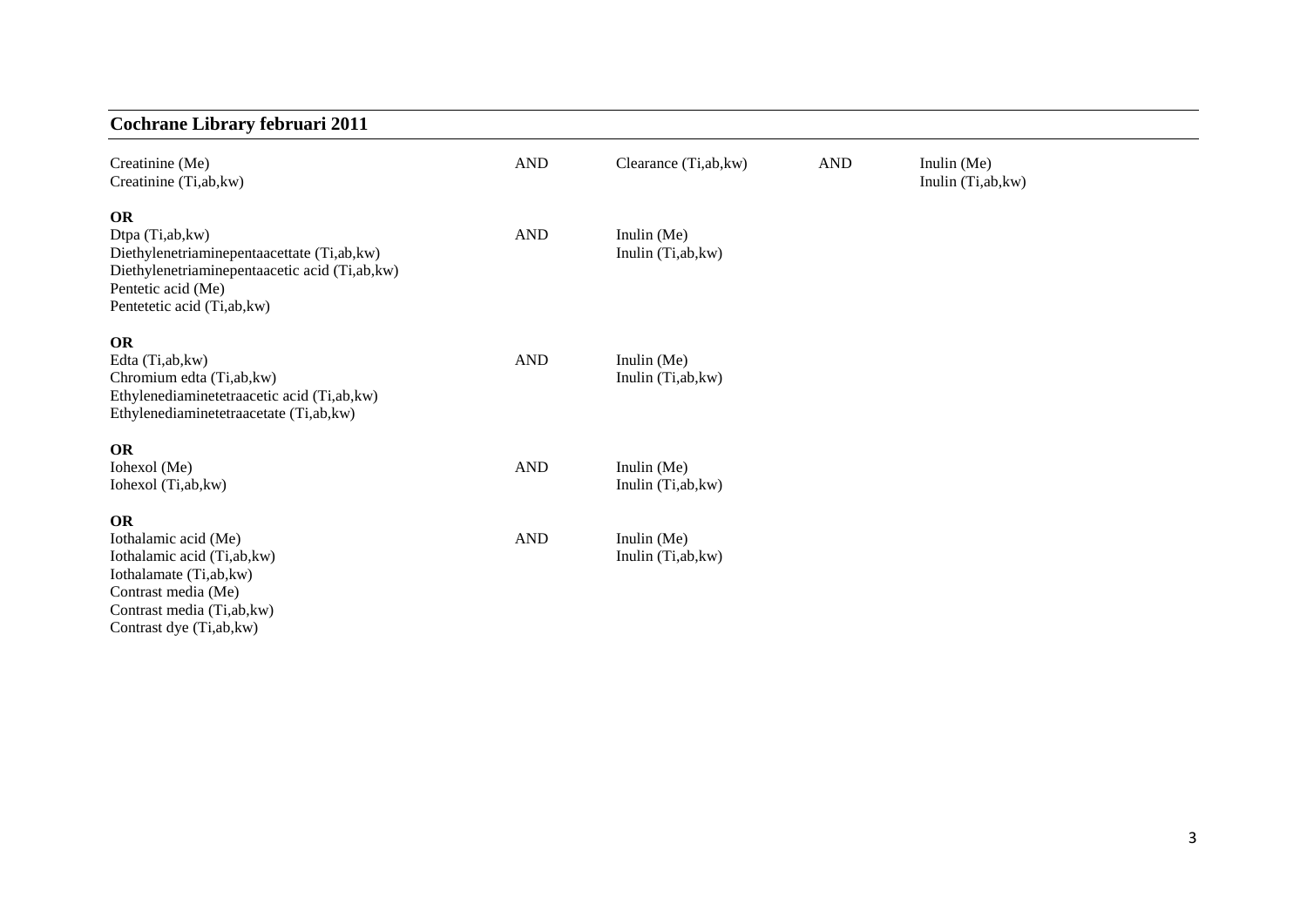### **Embase februari 2011**

| Creatinine/exp<br>Creatinine (Tw)                                                                                                                                                                                            | <b>AND</b> | Clearance/exp<br>Clearance (Tw)   | $\mathbf{AND}$ | Inulin/exp<br>Inulin $(Tw)$ |
|------------------------------------------------------------------------------------------------------------------------------------------------------------------------------------------------------------------------------|------------|-----------------------------------|----------------|-----------------------------|
| OR<br>Dtpa/exp<br>Dtpa (Tw)<br>Diethylenetriaminepentaacettate (Tw)<br>Diethylenetriaminepentaacetic acid/exp<br>Diethylenetriaminepentaacetic acid (Tw)<br>Pentetic acid/exp<br>Pentetetic acid (Tw)                        | <b>AND</b> | Inulin/exp<br>Inulin $(Tw)$       |                |                             |
| OR<br>Edta/exp<br>Edta (Tw)<br>Chromium edta/exp<br>Chromium edta (Tw)<br>Ethylenediaminetetraacetic acid/exp<br>Ethylenediaminetetraacetic acid (Tw)<br>Ethylenediaminetetraacetate/exp<br>Ethylenediaminetetraacetate (Tw) | <b>AND</b> | Inulin/exp<br>Inulin (Tw)         |                |                             |
| OR<br>Iohexol/exp<br>Iohexol (Tw)                                                                                                                                                                                            | <b>AND</b> | Inulin/exp<br>Inulin $(Tw)$       |                |                             |
| <b>OR</b><br>Iothalamic acid/exp<br>Iothalamic acid (Tw)<br>Iothalamate/exp<br>Iothalamate (Tw)<br>Contrast media/exp<br>Contrast media (Tw)<br>Contrast dye/exp<br>Contrast dye (Tw)                                        | <b>AND</b> | Inulin (Me)<br>Inulin (Ti,ab, kw) |                |                             |
| Cinahl februari 2011                                                                                                                                                                                                         |            |                                   |                |                             |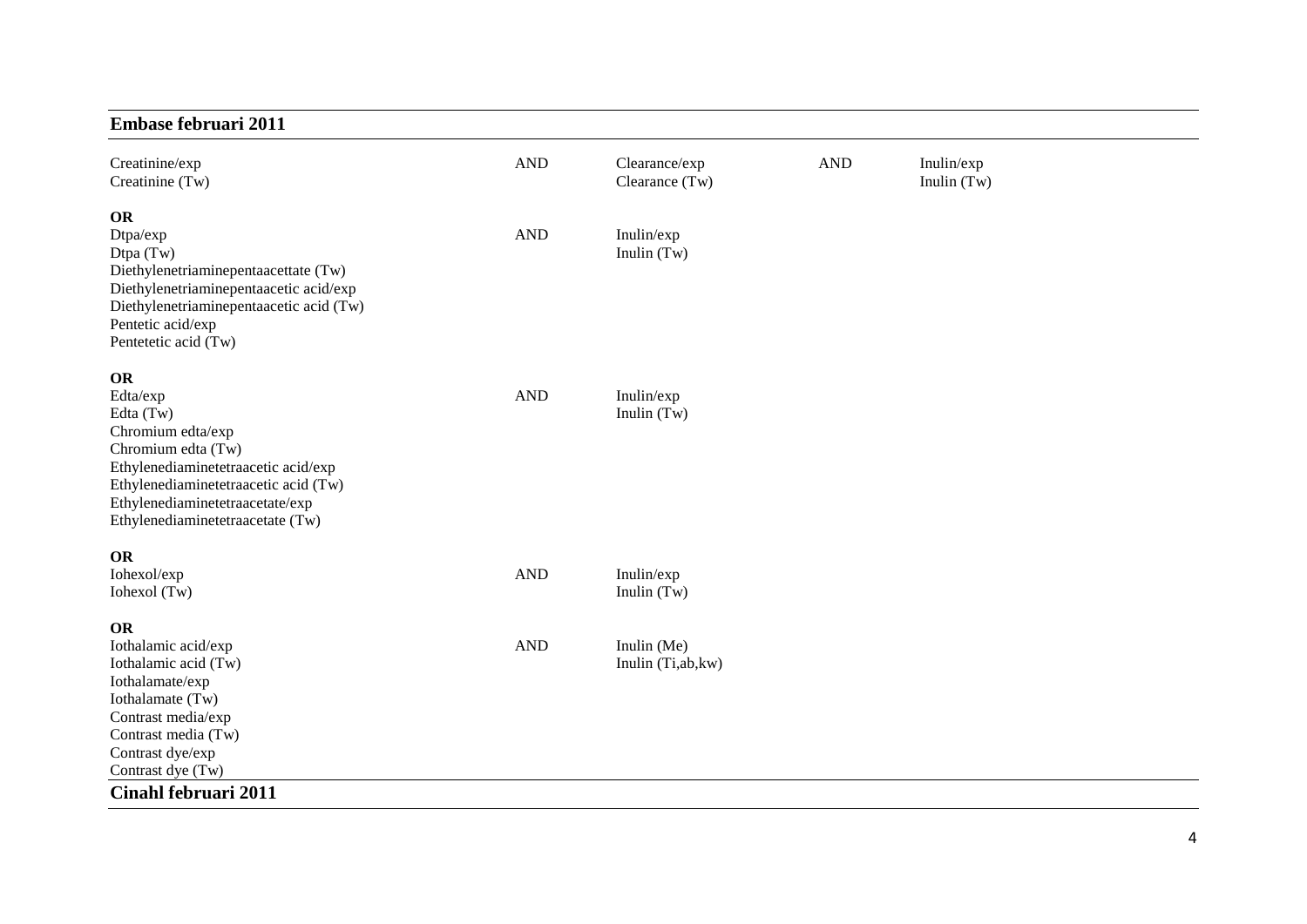| Creatinine (MH)<br>Creatinine (TiAb)                                                                                                                           | <b>AND</b> | Clearance (TiAb) | <b>AND</b> | Inulin (TiAb) |
|----------------------------------------------------------------------------------------------------------------------------------------------------------------|------------|------------------|------------|---------------|
| <b>OR</b><br>Dtpa (TiAb)<br>Diethylenetriaminepentaacetate (TiAb)<br>Diethylenetriaminepentaacetic acid (TiAb)<br>Pentetic acid (TiAb)<br>Pentetic acid (TiAb) | <b>AND</b> | Inulin (TiAb)    |            |               |
| <b>OR</b><br>Edta (TiAb)<br>Chromium edta (TiAb)<br>Ethylenediaminetetraacetic acid (TiAb)<br>Ethylenediaminetetraacetate (TiAb)                               | <b>AND</b> | Inulin (TiAb)    |            |               |
| <b>OR</b><br>Iohexol (TiAb)                                                                                                                                    | <b>AND</b> | Inulin (TiAb)    |            |               |
| <b>OR</b><br>Iothalamic acid (TiAb)<br>Iothalamate (TiAb)<br>Contrast media (TiAb)                                                                             | <b>AND</b> | Inulin (TiAb)    |            |               |

Contrast dye (TiAb)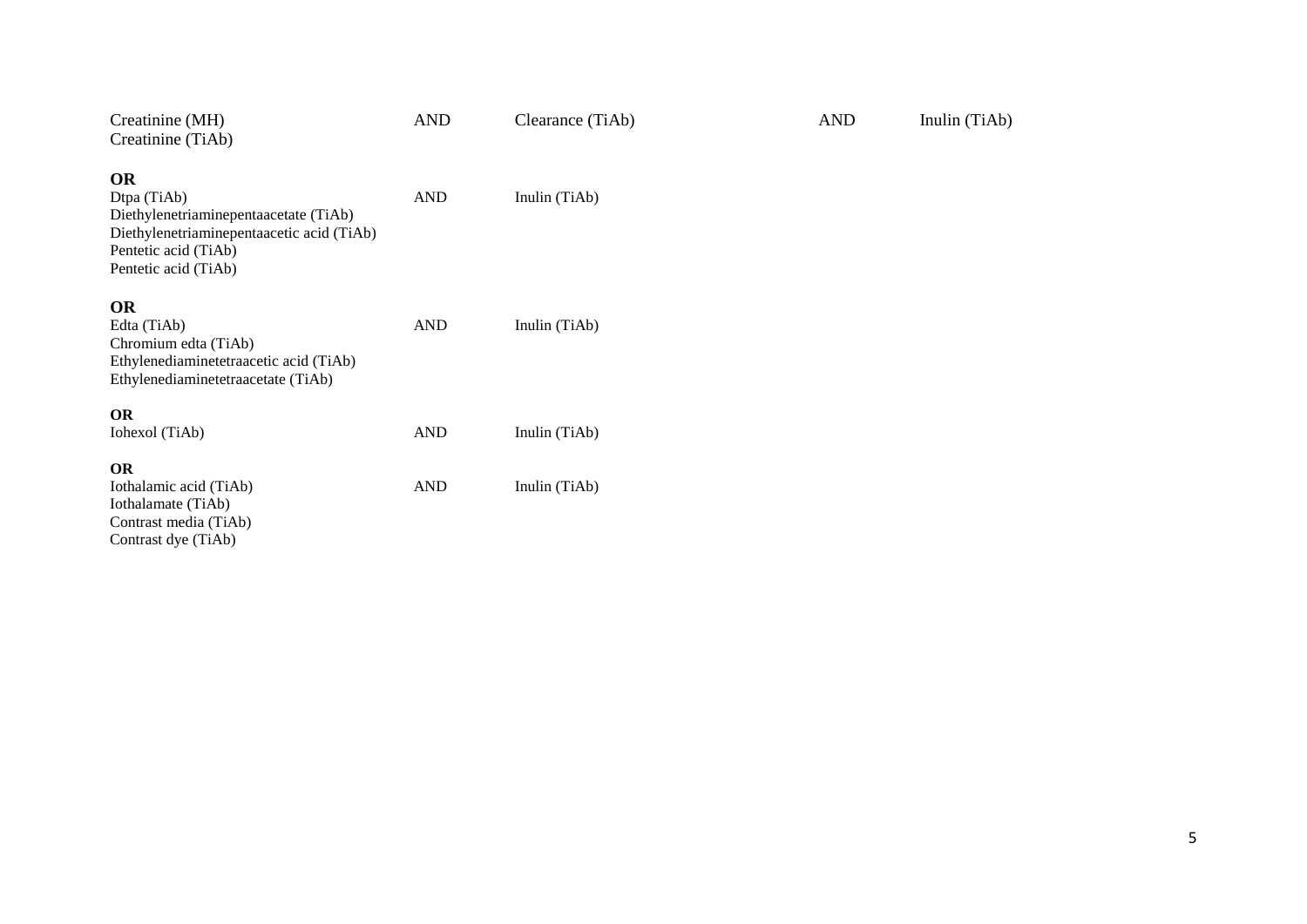### **Web of science april 2011**

Citering av:

1. Brochner-Mortensen J. A simple method for the determination of glomerular filtration rate. Scand J Clin Lab Invest 1972;30(3):271-4.

OR

2. Jacobsson L. A method for the calculation of renal clearance based on a single plasma sample. Clin Physiol. 1983 Aug;3(4):297-305.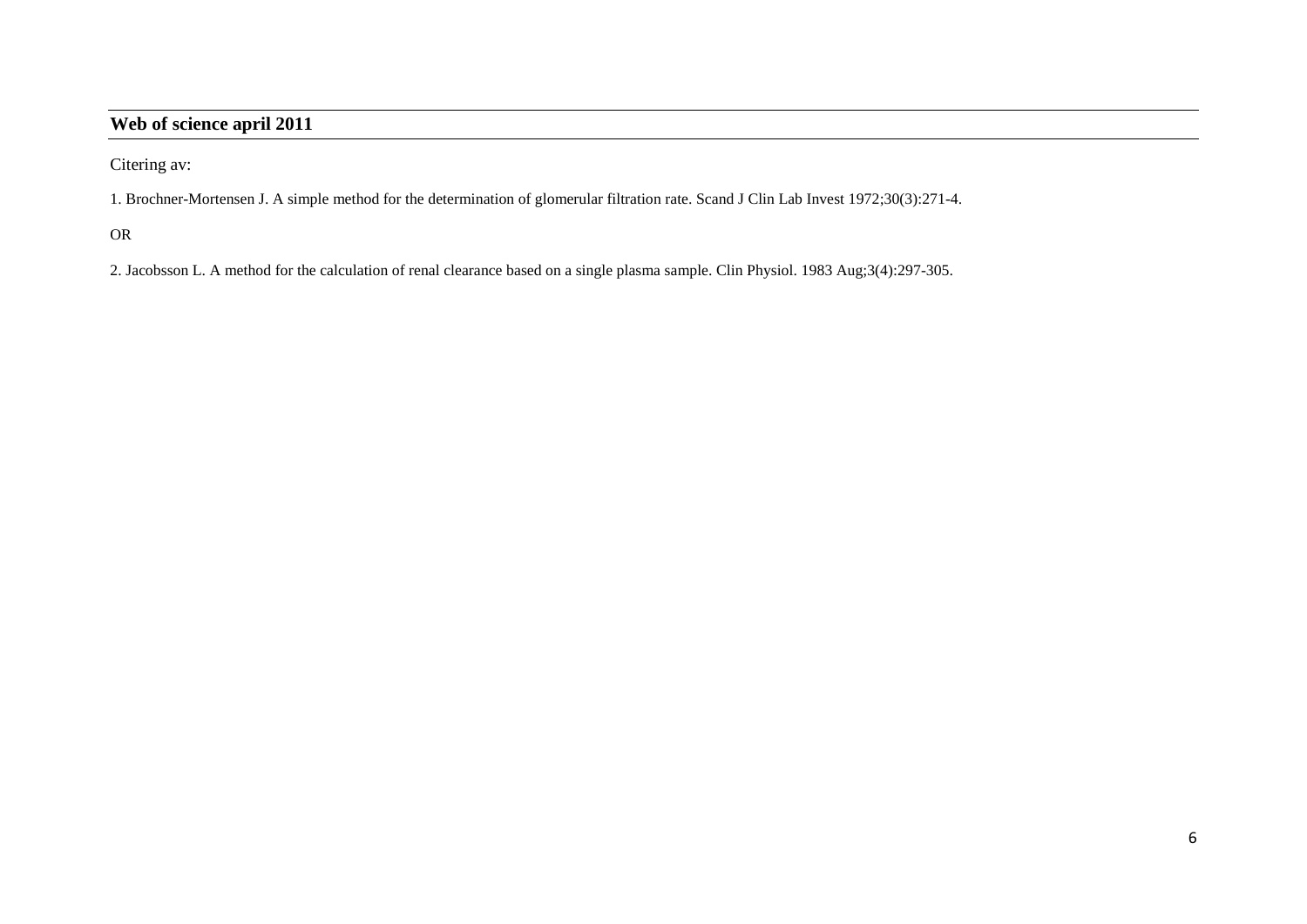# **Grupp 2**

| PubMed februari 2011                                                           |            |                                                                                                                                                                                                                                                                                                                                                                                                                                      |            |                                                               |  |
|--------------------------------------------------------------------------------|------------|--------------------------------------------------------------------------------------------------------------------------------------------------------------------------------------------------------------------------------------------------------------------------------------------------------------------------------------------------------------------------------------------------------------------------------------|------------|---------------------------------------------------------------|--|
| Cystatin c (TiAb)<br>Cystatin C $(Me)$<br>Creatinine (Me)<br>Creatinine (TiAb) | <b>AND</b> | Dtpa (TiAb)<br>diethylenetriaminepentaacetate (TiAb)<br>diethylenetriaminepentaacetic acid (TiAb)<br>Inulin $(Me)$<br>Inulin (TiAb)<br>Edta (TiAb)<br>Chromium edta (TiAb)<br>Ethylenediaminetetraacetic acid (TiAb)<br>Ethylenediaminetetraacetate (TiAb)<br>Iohexol (Me)<br>Iohexol (TiAb)<br>Iothalamic acid (Me)<br>Iothalamic acid (TiAb)<br>Iothalamate (TiAb)<br>Equation(s) $(TiAb)$<br>Formula(s) (TiAb)<br>Formulae (TiAb) | <b>AND</b> | English (La)<br>Swedish (La)<br>Danish (La)<br>Norwegian (La) |  |

Limits: Publication date from 2000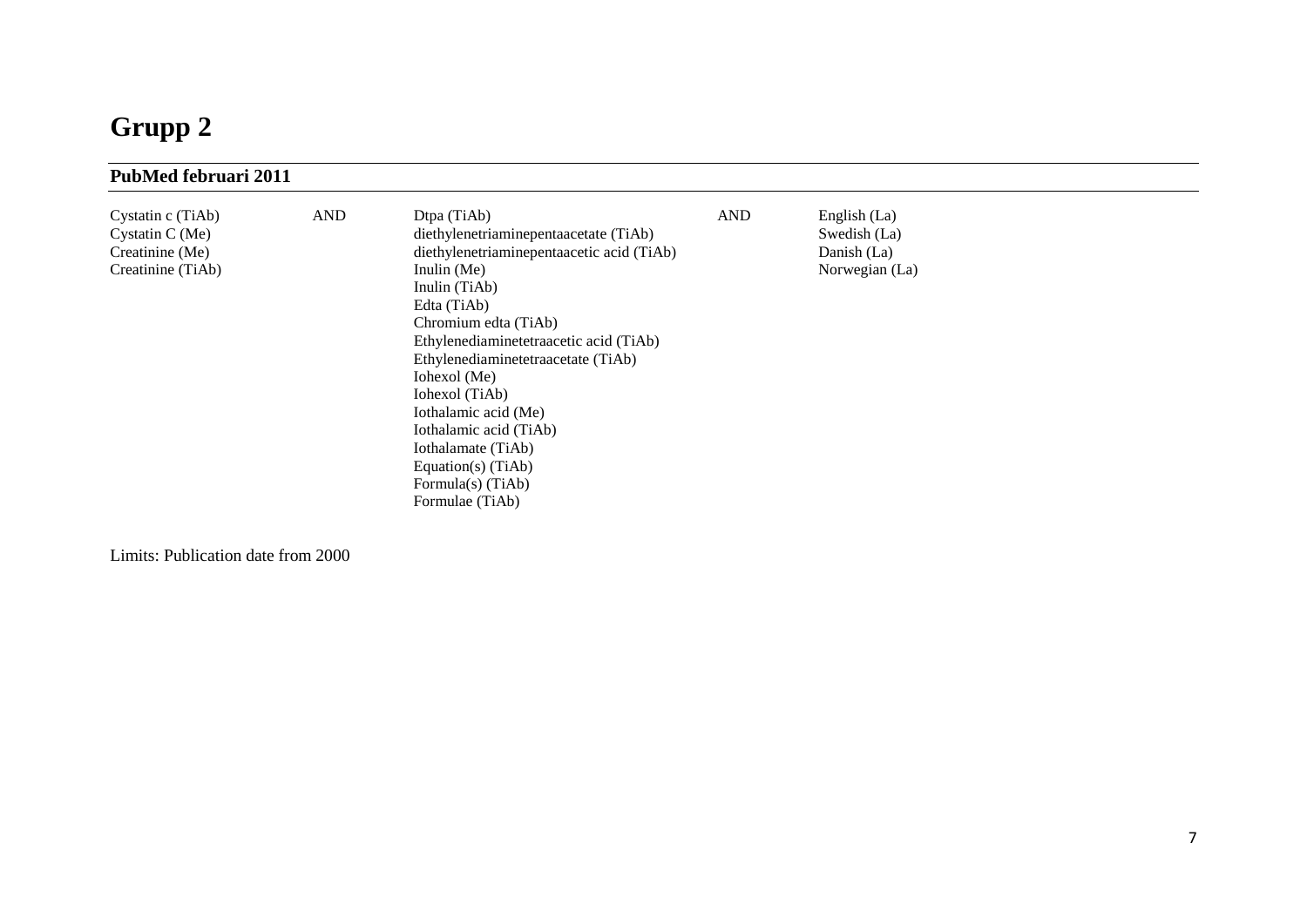# **Cochrane library februari 2011**

| Cystatin c (Ti, ab, kw) | <b>AND</b> | Dtpa (Ti, ab, kw)                               |
|-------------------------|------------|-------------------------------------------------|
| Cystatin C (Me)         |            | diethylenetriaminepentaacetate (Ti, ab, kw)     |
| Creatinine (Me)         |            | diethylenetriaminepentaacetic acid (Ti, ab, kw) |
| Creatinine (Ti, ab, kw) |            | Inulin (Me)                                     |
|                         |            | Inulin $(Ti, ab, kw)$                           |
|                         |            | Edta (Ti, ab, kw)                               |
|                         |            | Chromium edta (Ti, ab, kw)                      |
|                         |            | Ethylenediaminetetraacetic acid (Ti, ab, kw)    |
|                         |            | Ethylenediaminetetraacetate (Ti, ab, kw)        |
|                         |            | Iohexol (Me)                                    |
|                         |            | Iohexol (Ti, ab, kw)                            |
|                         |            | Iothalamic acid (Me)                            |
|                         |            | Iothalamic acid (Ti, ab, kw)                    |
|                         |            | Iothalamate (Ti, ab, kw)                        |
|                         |            | Equation(s) $(Ti, ab, kw)$                      |
|                         |            | Formula(s) $(Ti, ab, kw)$                       |
|                         |            | Formulae (Ti, ab, kw)                           |
|                         |            |                                                 |

Limits: from 2000-2011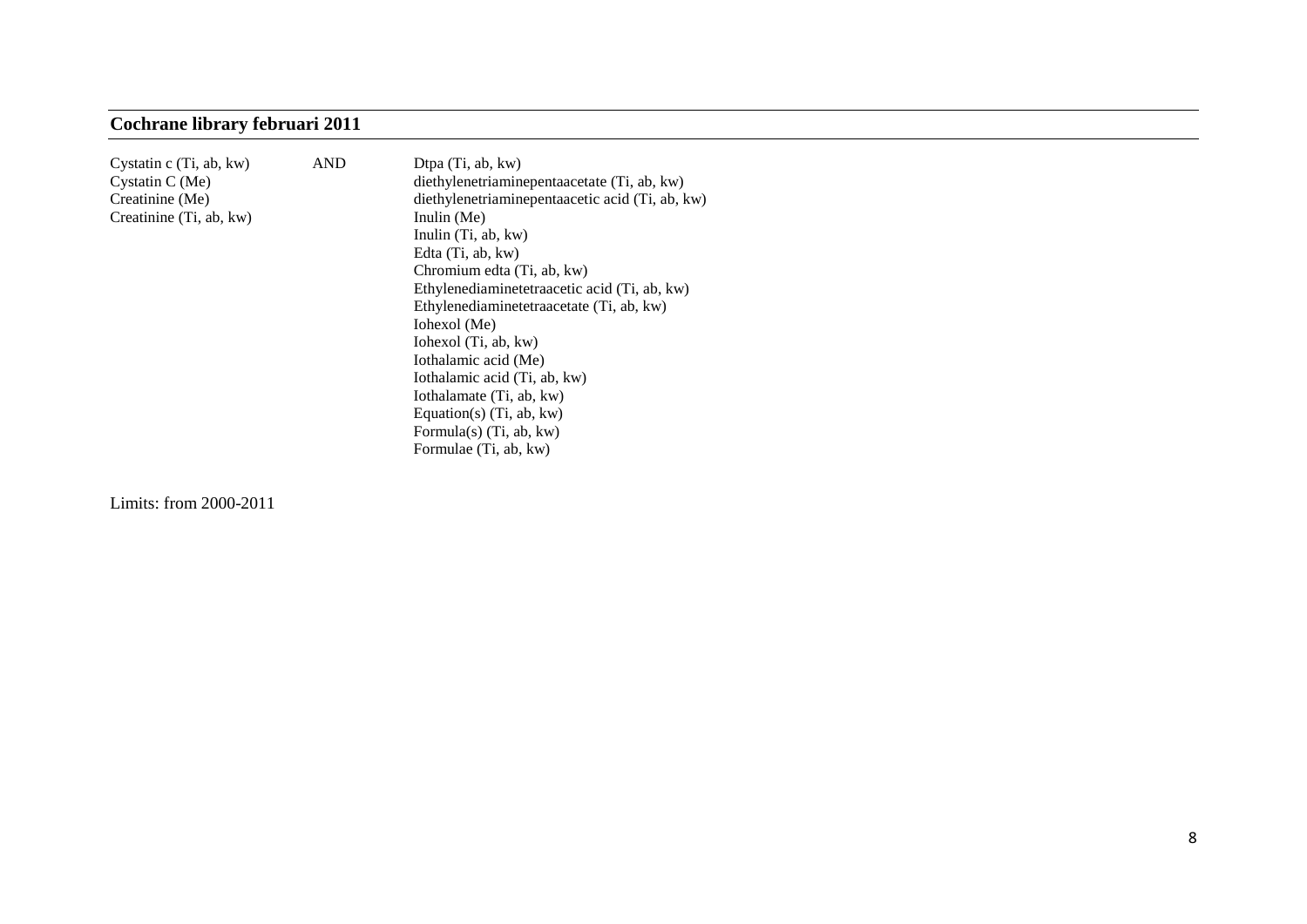| <b>Embase februari 2011</b>                                                |            |                                                                                                                                                                                                                                                                                                                                                                                                                                                                                                                                                                                |            |                                                                         |              |
|----------------------------------------------------------------------------|------------|--------------------------------------------------------------------------------------------------------------------------------------------------------------------------------------------------------------------------------------------------------------------------------------------------------------------------------------------------------------------------------------------------------------------------------------------------------------------------------------------------------------------------------------------------------------------------------|------------|-------------------------------------------------------------------------|--------------|
| Cystatin c/exp<br>Cystatin $C(Tw)$<br>Creatinine/exp)<br>Creatinine $(Tw)$ | <b>AND</b> | Dtpa/exp<br>diethylenetriaminepentaacetate (Tw)<br>diethylenetriaminepentaacetic acid/exp<br>Inulin/exp<br>Inulin $(Tw)$<br>Dtpa $(Tw)$<br>diethylenetriaminepentaacetic acid (Tw)<br>Edta/exp<br>Edta $(Tw)$<br>Chromium edta/exp<br>Chromium edta (Tw)<br>Ethylenediaminetetraacetic acid/exp<br>Ethylenediaminetetraacetic acid (Tw)<br>Ethylenediaminetetraacetate/exp<br>Ethylenediaminetetraacetate (Tw)<br>Iohexol/exp<br>Iohexol (Tw)<br>Iothalamic acid/exp<br>Iothalamic acid (Tw)<br>Iothalamate/exp<br>Iothalamate (Tw)<br>Equation(s) $(Tw)$<br>Formula(s) $(Tw)$ | <b>AND</b> | English/lim<br><b>AND</b><br>Swedish/lim<br>Danish/lim<br>Norwegian/lim | 2000-2011/py |

Formulae (Tw)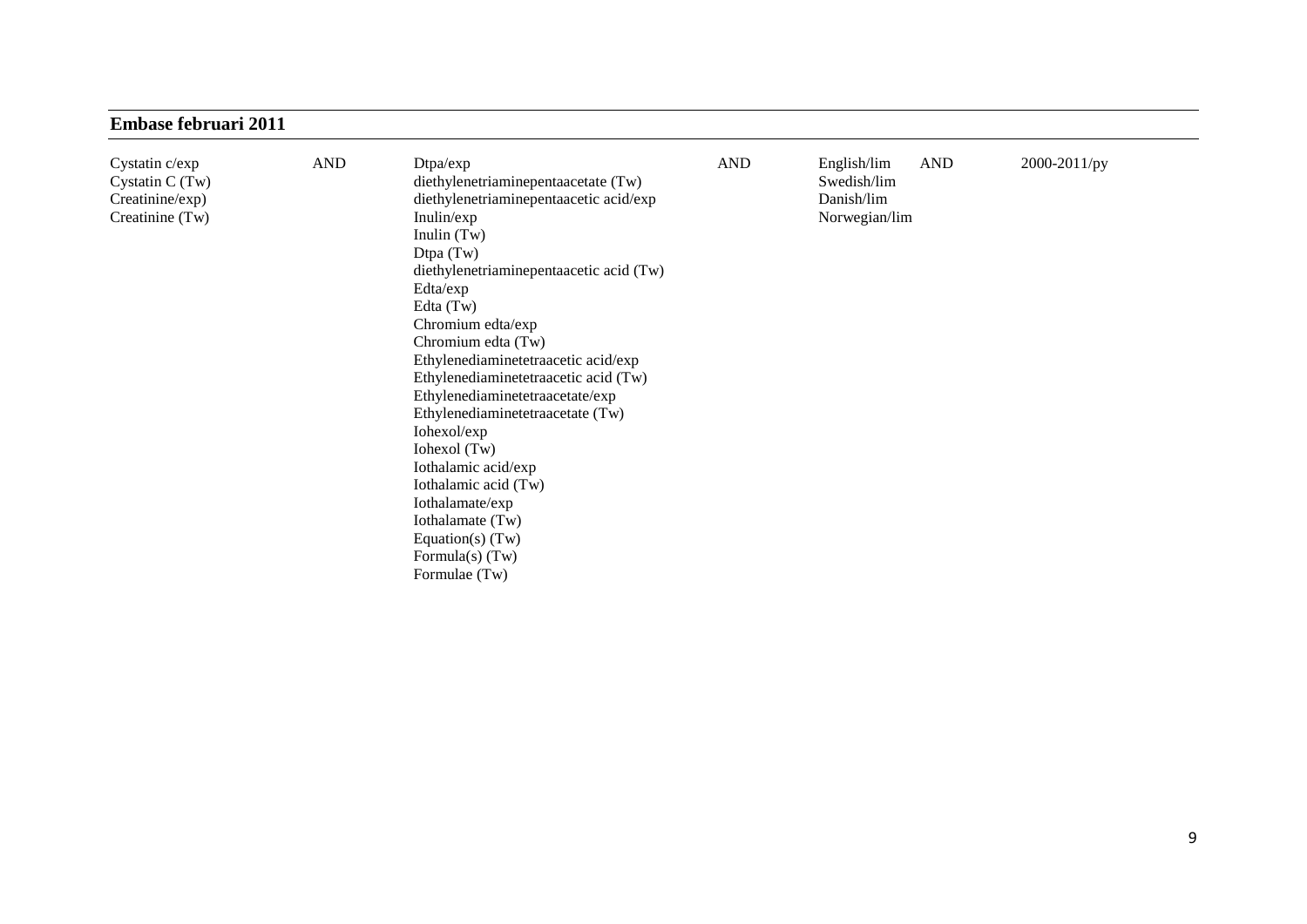## **Cinahl februari 2011**

| Cystatin c (TiAb)<br>Creatinine (TiAb) | <b>AND</b> | Dtpa (TiAb)<br>diethylenetriaminepentaacetate (TiAb)<br>diethylenetriaminepentaacetic acid (TiAb)<br>Inulin (TiAb)<br>Edta (TiAb)<br>Chromium edta (TiAb) |
|----------------------------------------|------------|-----------------------------------------------------------------------------------------------------------------------------------------------------------|
|                                        |            | Ethylenediaminetetraacetic acid (TiAb)                                                                                                                    |
|                                        |            | Ethylenediaminetetraacetate (TiAb)                                                                                                                        |
|                                        |            | Iohexol (TiAb)                                                                                                                                            |
|                                        |            | Iothalamic acid (TiAb)                                                                                                                                    |
|                                        |            | Iothalamate (TiAbb)                                                                                                                                       |
|                                        |            | Equation(s) $(TiAb)$                                                                                                                                      |
|                                        |            | Formula(s) $(TiAb)$                                                                                                                                       |
|                                        |            | Formulae (TiAb)                                                                                                                                           |

Limits: published from 2000-2011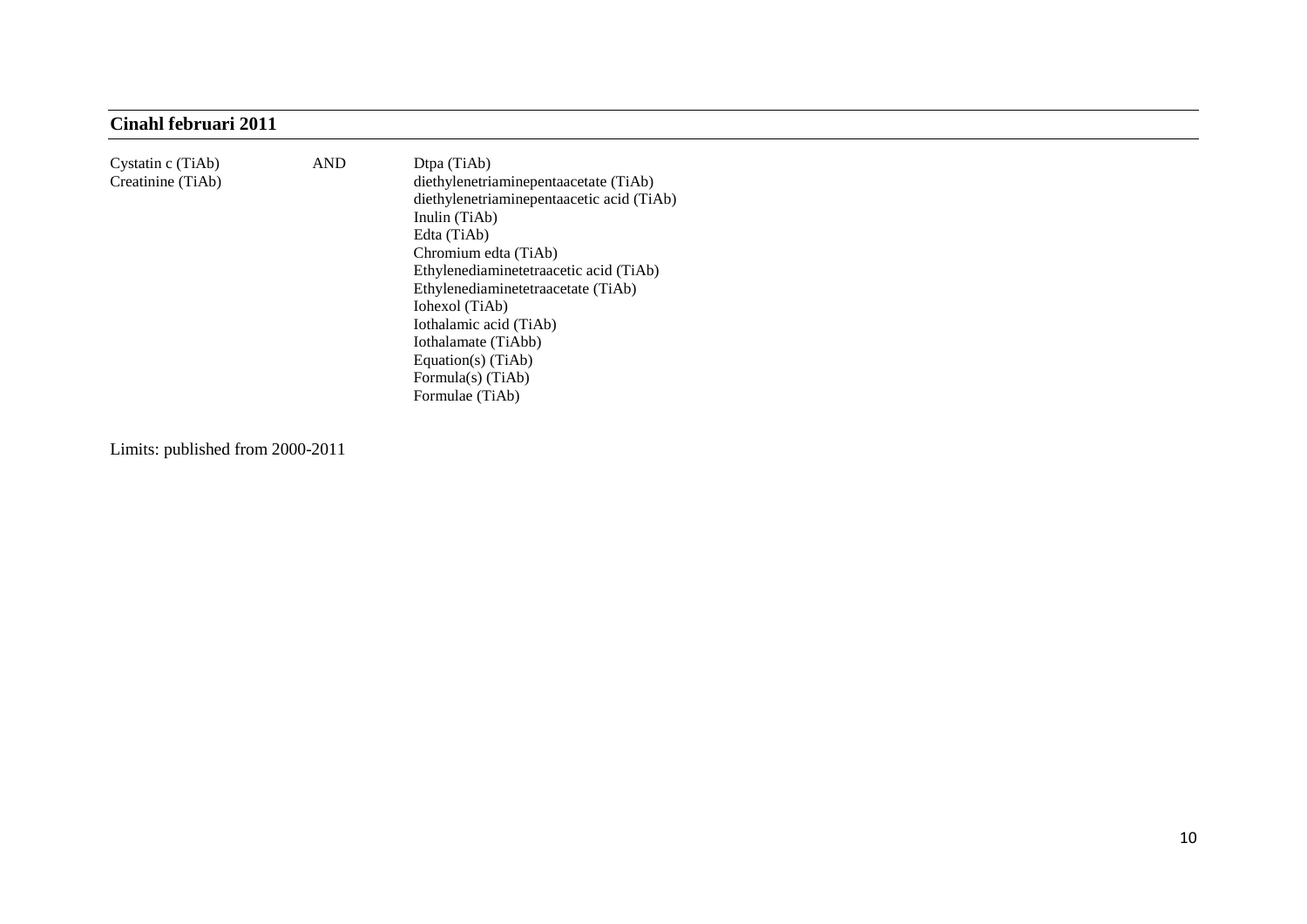# **Grupp 3**

| <b>Pubmed februari 2011</b>                |                    |                                              |                                                       |                                                                                                     |                                                                                                      |                                                               |
|--------------------------------------------|--------------------|----------------------------------------------|-------------------------------------------------------|-----------------------------------------------------------------------------------------------------|------------------------------------------------------------------------------------------------------|---------------------------------------------------------------|
| Creatinine (Me)<br>Creatinine (tw)         | <b>AND</b>         | Cystatin c (Me)<br>Cystatin c (Tw)           | <b>AND</b>                                            | Glomerular filtration rate (Tw) AND<br>Gfr(Tw)<br>Kidney function tests (Me)<br>Renal function (Tw) |                                                                                                      | English (La)<br>Swedish (La)<br>Danish (La)<br>Norwegian (La) |
| Cochrane library februari 2011             |                    |                                              |                                                       |                                                                                                     |                                                                                                      |                                                               |
| Creatinine (Me)<br>Creatinine (Ti, ab, kw) | <b>AND</b>         | Cystatin $c$ (Me)<br>Cystatin c (Ti, ab, kw) | <b>AND</b>                                            | Gfr (Ti, ab, kw)                                                                                    | Glomerular filtration rate (Ti, ab, kw)<br>Kidney function tests (Me)<br>Renal function (Ti, ab, kw) |                                                               |
| Embase februari 2011                       |                    |                                              |                                                       |                                                                                                     |                                                                                                      |                                                               |
| Creatinine/exp AND                         | Cystatin c/exp AND |                                              | Glomerulus filtration/exp<br>Kidney function test/exp | <b>AND</b>                                                                                          | <b>AND</b><br>English/lim<br>Swedish/lim<br>Danish/lim<br>Norwegian/lim                              | Humans/lim                                                    |
| Cinahl februari 2011                       |                    |                                              |                                                       |                                                                                                     |                                                                                                      |                                                               |
| Creatinine (MH)                            | <b>AND</b>         | Cystatin c (TiAb)                            | <b>AND</b>                                            |                                                                                                     | Kidney function tests (MH)<br>Renal function (TiAb)                                                  |                                                               |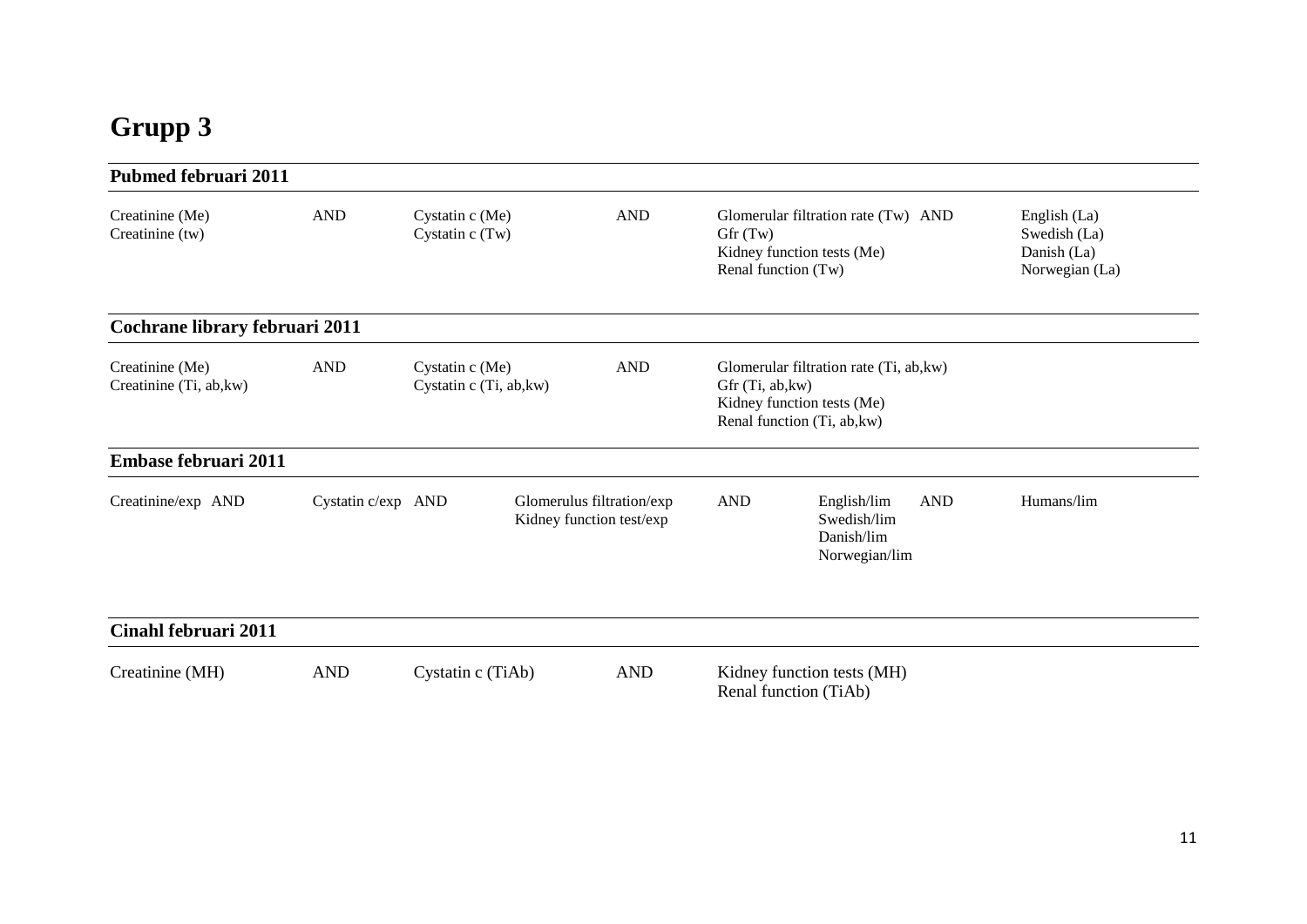# **Ekonomisökning**

| Pubmed juni 2010                                              |                    |                                            |                                                       |                                |                                                                                                      |                                                                                                                |
|---------------------------------------------------------------|--------------------|--------------------------------------------|-------------------------------------------------------|--------------------------------|------------------------------------------------------------------------------------------------------|----------------------------------------------------------------------------------------------------------------|
| Creatinine (Me)<br>Creatinine (tw)                            | <b>AND</b>         | Cystatin c (Me)<br>Cystatin c (Tw)         | <b>AND</b>                                            | Gfr(Tw)<br>Renal function (Tw) | Glomerular filtration rate (Tw) AND<br>Kidney function tests (Me)                                    | Costs and cost analysis(Me)<br>/economics<br>Cost benefit (Tw)<br>cost effectiveness (TW)<br>Cost utility (Tw) |
| Cochrane library (NHS Economic Evaluation Database) juni 2010 |                    |                                            |                                                       |                                |                                                                                                      |                                                                                                                |
| Creatinine (Me)<br>Creatinine (Ti, ab, kw)                    | <b>AND</b>         | Cystatin c (Me)<br>Cystatin c (Ti, ab, kw) | <b>AND</b>                                            | Gfr (Ti, ab, kw)               | Glomerular filtration rate (Ti, ab, kw)<br>Kidney function tests (Me)<br>Renal function (Ti, ab, kw) |                                                                                                                |
| Embase juni 2010                                              |                    |                                            |                                                       |                                |                                                                                                      |                                                                                                                |
| Creatinine/exp AND                                            | Cystatin c/exp AND |                                            | Glomerulus filtration/exp<br>Kidney function test/exp | <b>AND</b>                     | Health economics/exp<br>Cost/exp                                                                     |                                                                                                                |
| Cinahl juni 2010                                              |                    |                                            |                                                       |                                |                                                                                                      |                                                                                                                |
| Creatinine (MH)                                               | <b>AND</b>         | Cystatin c (TiAb)                          | <b>AND</b>                                            | Renal function (TiAb)          | Kidney function tests (MH)<br><b>AND</b>                                                             | Costs & cost analysis (MH)                                                                                     |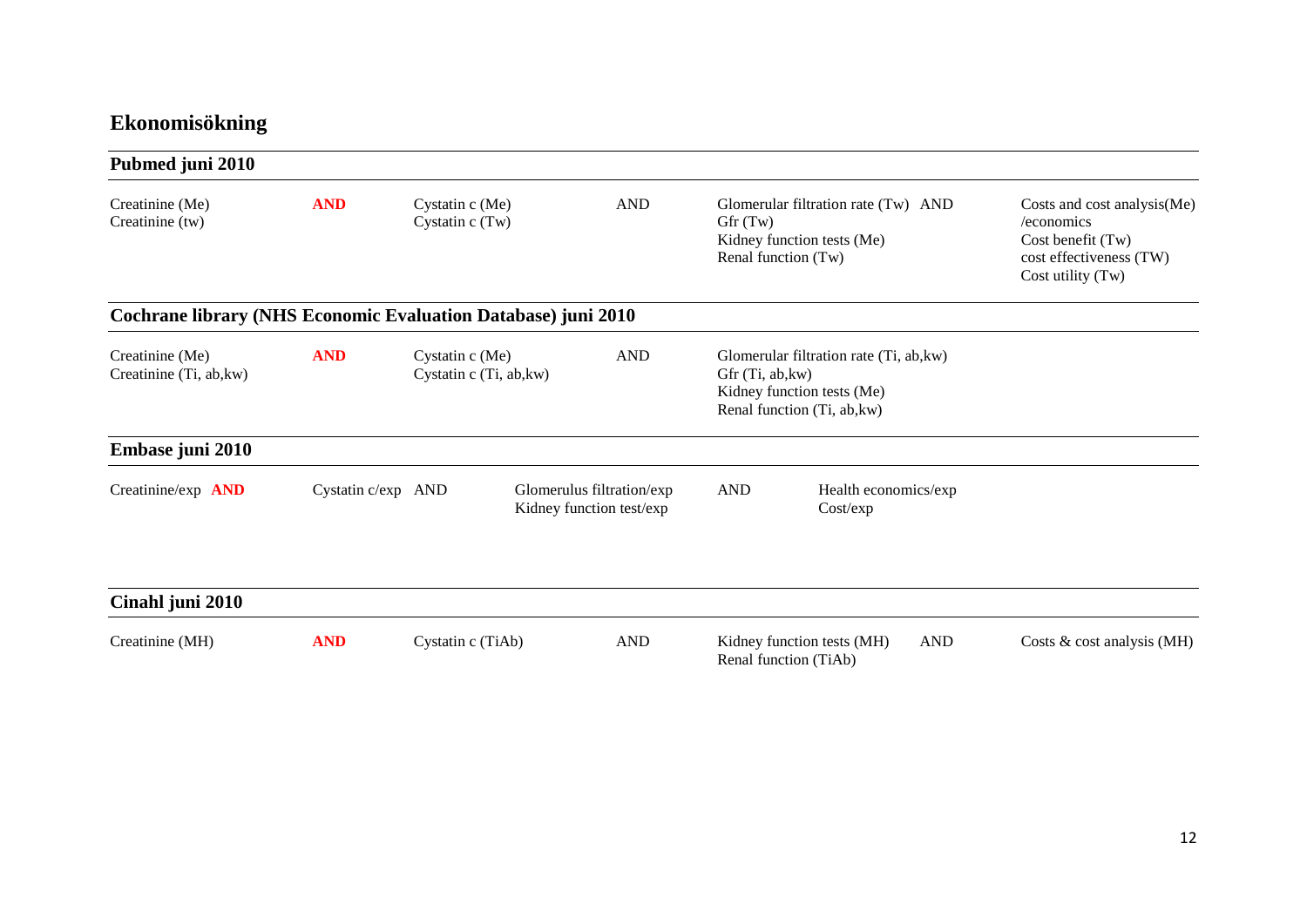**Samma sökningar som i tabellerna ovan fast i "löptext":**

# **Grupp 1**

**→1052 (från Sara)+1526 (från Karin)=2578 lästa abstract totalt tom februari 2011.**  Totalt till och med 2011-12-31 =**2830**

A) Creatinine AND inulin

#### **PubMed tom 2011-02-16**

("Creatinine"[Mesh] OR "Creatinine"[TIAB]) AND clearance[TIAB] AND ("inulin"[MeSH Terms] OR "Inulin"[TIAB])

#### **Cochrane Library tom 2011-02 (version 1)**

- #1 [MeSH descriptor Creatinine explode all trees](http://onlinelibrary.wiley.com/o/cochrane/searchHistory?mode=runquery&qnum=1)
- #2 [MeSH descriptor Inulin explode all trees](http://onlinelibrary.wiley.com/o/cochrane/searchHistory?mode=runquery&qnum=2)
- #3 [\(creatinine\):ti,ab,kw](http://onlinelibrary.wiley.com/o/cochrane/searchHistory?mode=runquery&qnum=3)
- #4 [\(inulin\):ti,ab,kw](http://onlinelibrary.wiley.com/o/cochrane/searchHistory?mode=runquery&qnum=4)
- #5 [\(clearance\):ti,ab,kw](http://onlinelibrary.wiley.com/o/cochrane/searchHistory?mode=runquery&qnum=5)
- #6 [\(#1 OR #3\)](http://onlinelibrary.wiley.com/o/cochrane/searchHistory?mode=runquery&qnum=6)
- #7 [\(#2 OR #4\)](http://onlinelibrary.wiley.com/o/cochrane/searchHistory?mode=runquery&qnum=7)
- #8 [\(#5 AND #6 AND #7\)](http://onlinelibrary.wiley.com/o/cochrane/searchHistory?mode=runquery&qnum=8)

#### **Embase tom 2011-02-16**

('creatinine'/exp OR 'creatinine') AND ('clearance'/exp OR 'clearance') AND ('inulin'/exp OR 'inulin')

#### **Cinahl tom 2011-02-16**

- **S4** S1 and S2 and S3
- **S3** MH "Creatinine" or TI creatinine or AB creatinine
- **S2** TI inulin or AB inulin
- **S1** TI clearance or AB clearance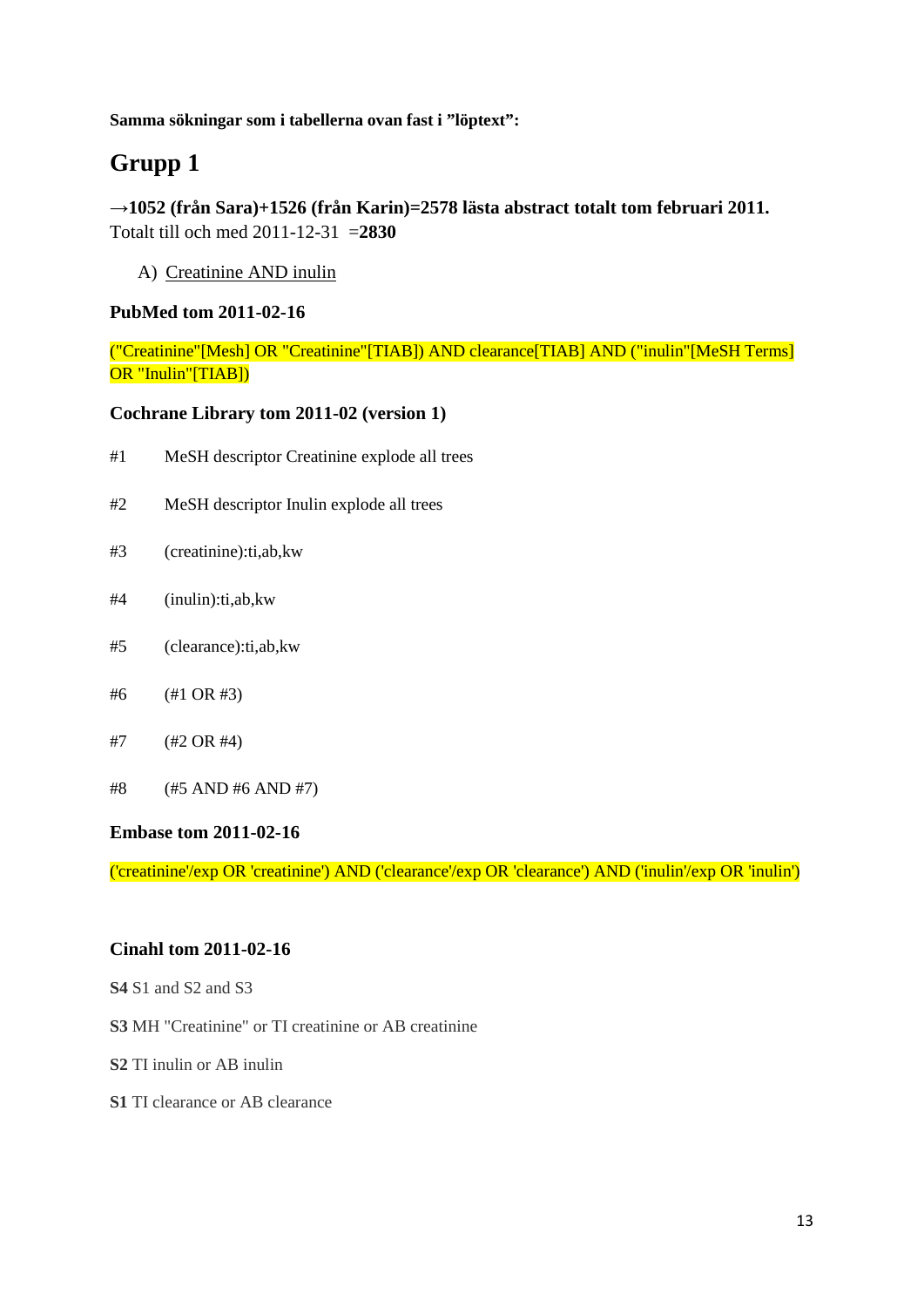### B) DTPA AND inulin

### **PubMed tom 2011-02-16**

(dtpa[TIAB] OR Diethylenetriaminepentaacetate[TIAB] OR "Diethylenetriaminepentaacetic acid"[TIAB] OR "Pentetic Acid"[Mesh] OR "pentetic acid"[TIAB]) AND ("inulin"[MeSH Terms] OR "Inulin"[TIAB])

### **Cochrane Library tom 2011-02 (version 1)**

- #1 [MeSH descriptor Pentetic Acid explode all trees](http://onlinelibrary.wiley.com/o/cochrane/searchHistory?mode=runquery&qnum=1)
- #2 MeSH [descriptor Inulin explode all trees](http://onlinelibrary.wiley.com/o/cochrane/searchHistory?mode=runquery&qnum=2)
- #3 [\(dtpa OR diethylenetriaminepentaacetate OR "diethylenetriaminepentaacetic acid" OR "pentetic](http://onlinelibrary.wiley.com/o/cochrane/searchHistory?mode=runquery&qnum=3)  [acid"\):ti,ab,kw](http://onlinelibrary.wiley.com/o/cochrane/searchHistory?mode=runquery&qnum=3)
- #4 [\(inulin\):ti,ab,kw](http://onlinelibrary.wiley.com/o/cochrane/searchHistory?mode=runquery&qnum=4)
- #5 [\(#1 OR #3\)](http://onlinelibrary.wiley.com/o/cochrane/searchHistory?mode=runquery&qnum=5)
- #6 [\(#2 OR #4\)](http://onlinelibrary.wiley.com/o/cochrane/searchHistory?mode=runquery&qnum=6)
- #7 [\(#5 AND #6\)](http://onlinelibrary.wiley.com/o/cochrane/searchHistory?mode=runquery&qnum=7)

#### **Embase tom 2011-02-16**

('dtpa' OR 'dtpa'/exp OR 'diethylenetriaminepentaacetate' OR 'diethylenetriaminepentaacetic acid'/exp OR 'diethylenetriaminepentaacetic acid' OR 'pentetic acid'/exp OR 'pentetic acid') AND ('inulin'/exp OR 'inulin')

#### **Cinahl tom 2011-02-16**

**S3** S1 and S2

**S2** (TI dtpa OR TI diethylenetriaminepentaacetate OR TI "diethylenetriaminepentaacetic acid" OR TI "pentetic acid") OR (AB dtpa OR AB diethylenetriaminepentaacetate OR AB "diethylenetriaminepentaacetic acid" OR AB "pentetic acid")

#### **S1** TI inulin or AB inulin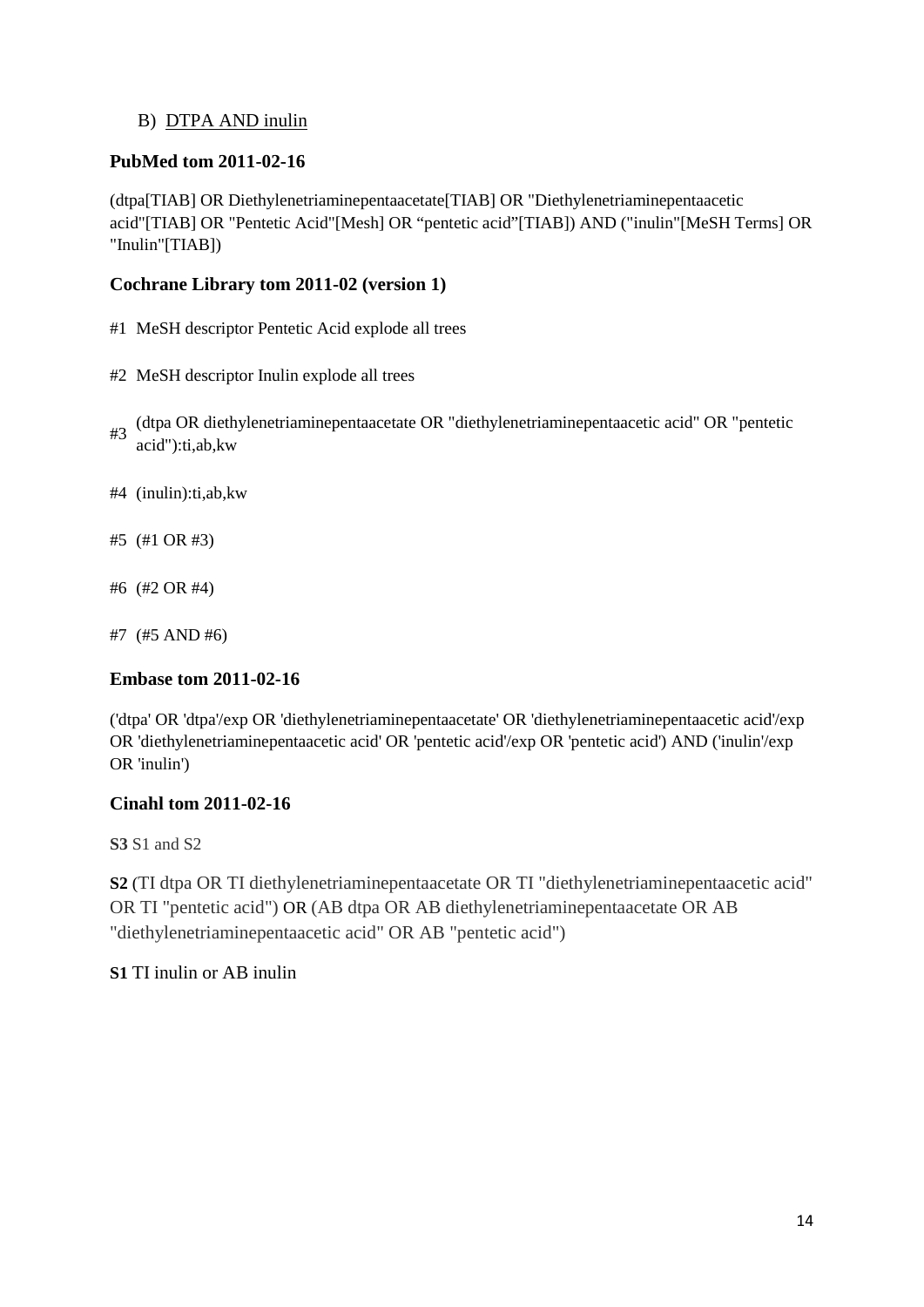### C) EDTA AND inulin

### **PubMed tom 2011-02-16**

(Edta[TIAB] OR Chromium EDTA[TIAB] OR "ethylenediaminetetraacetic acid"[TIAB] OR ethylenediaminetetraacetate[TIAB]) AND ("inulin"[MeSH Terms] OR "Inulin"[TIAB])

#### **Cochrane Library tom 2011-02 (version 1)**

- #1 [MeSH descriptor Inulin](http://onlinelibrary.wiley.com/o/cochrane/searchHistory?mode=runquery&qnum=1) explode all trees
- #2 [\(edta OR "chromium edta" OR "ethylenediaminetetraacetic acid" OR](http://onlinelibrary.wiley.com/o/cochrane/searchHistory?mode=runquery&qnum=2)  [ethylenediaminetetraacetate\):ti,ab,kw](http://onlinelibrary.wiley.com/o/cochrane/searchHistory?mode=runquery&qnum=2)
- #3 [\(inulin\):ti,ab,kw](http://onlinelibrary.wiley.com/o/cochrane/searchHistory?mode=runquery&qnum=3)
- #4 [\(#1 OR #3\)](http://onlinelibrary.wiley.com/o/cochrane/searchHistory?mode=runquery&qnum=4)
- #5 [\(#4 AND #2\)](http://onlinelibrary.wiley.com/o/cochrane/searchHistory?mode=runquery&qnum=5)

#### **Embase tom 2011-02-16**

('edta'/exp OR 'edta' OR 'chromium edta'/exp OR 'chromium edta' OR 'ethylenediaminetetraacetic acid'/exp OR 'ethylenediaminetetraacetic acid' OR 'ethylenediaminetetraacetate'/exp OR 'ethylenediaminetetraacetate') AND ('inulin'/exp OR 'inulin')

#### **Cinahl tom 2011-02-16**

**S3** S1 and S2

**S2** TI ( edta OR "chromium edta" OR "ethylenediaminetetraacetic acid" OR ethylenediaminetetraacetate ) or AB ( edta OR "chromium edta" OR ethylenediaminetetraacetic acid OR ethylenediaminetetraacetate )

**S1** TI inulin or AB inulin

#### D) Iohexol AND inulin

#### **PubMed tom 2011-02-16**

("Iohexol"[Mesh] OR iohexol[TIAB]) AND (Inulin[MeSH] OR "Inulin"[TIAB])

#### **Cochrane Library tom 2011-02 (version 1)**

#1 [\(iohexol\):ti,ab,kw](http://onlinelibrary.wiley.com/o/cochrane/searchHistory?mode=runquery&qnum=1)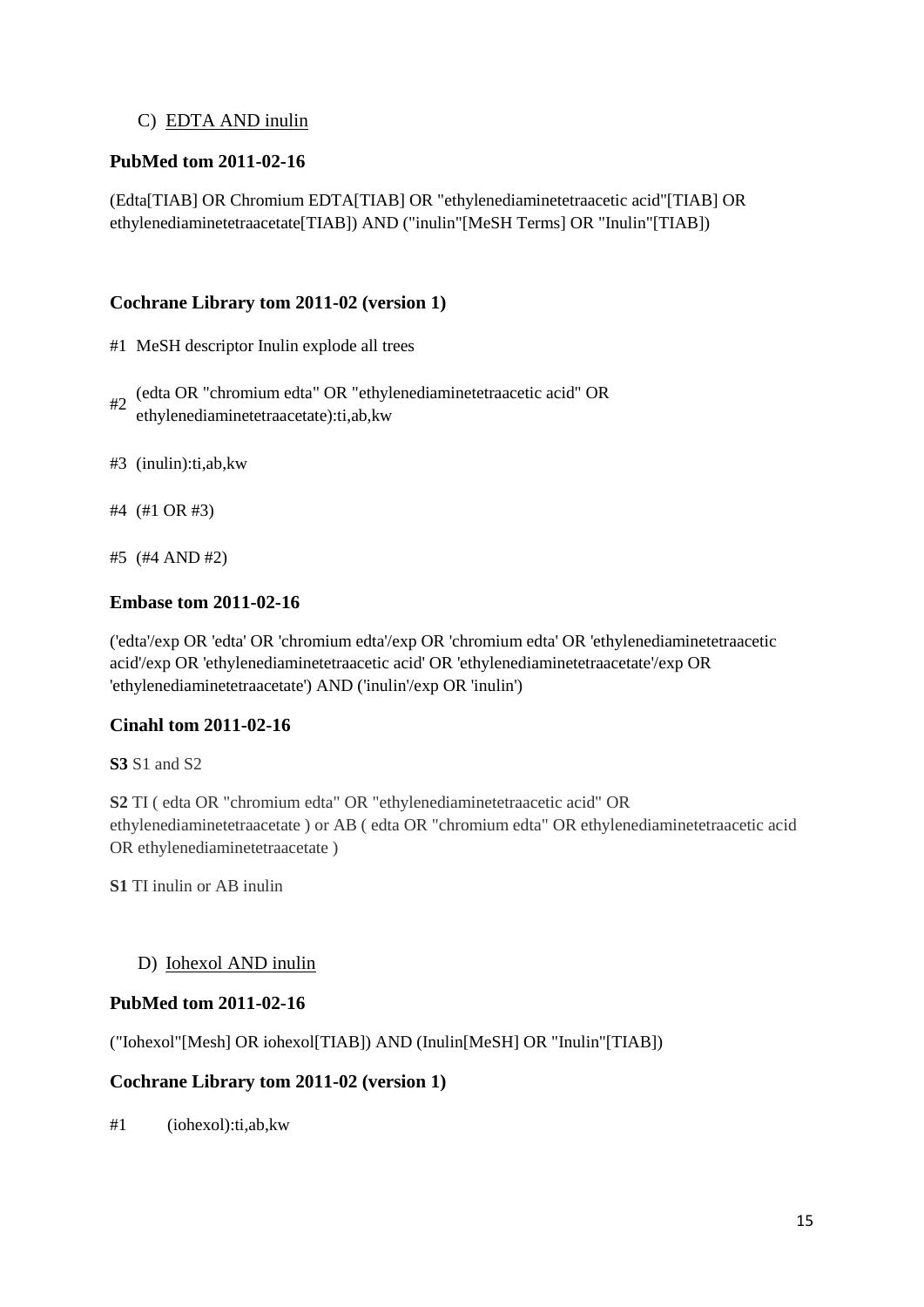- #2 [\(inulin\):ti,ab,kw](http://onlinelibrary.wiley.com/o/cochrane/searchHistory?mode=runquery&qnum=2)
- #3 [MeSH descriptor](http://onlinelibrary.wiley.com/o/cochrane/searchHistory?mode=runquery&qnum=3) **Iohexol** explode all trees
- #4 [MeSH descriptor](http://onlinelibrary.wiley.com/o/cochrane/searchHistory?mode=runquery&qnum=4) **Inulin** explode all trees
- #5 [\(#1 OR #3\)](http://onlinelibrary.wiley.com/o/cochrane/searchHistory?mode=runquery&qnum=5)
- #6 [\(#2 OR #4\)](http://onlinelibrary.wiley.com/o/cochrane/searchHistory?mode=runquery&qnum=6)
- #7 [\(#5 AND #6\)](http://onlinelibrary.wiley.com/o/cochrane/searchHistory?mode=runquery&qnum=7)

#### **Embase tom 2011-02-16**

('iohexol'/exp OR 'iohexol') AND ('inulin'/exp OR 'inulin')

#### **Cinahl tom 2011-02-16**

**S3** S1 and S2

**S2** AB iohexol or TI iohexol

**S1** AB inulin or TI inulin)

#### E) Iothalamic AND inulin

#### **PubMed tom 2011-02-16**

("Iothalamic Acid"[Mesh] OR "Iothalamic Acid"[TIAB] OR Iothalamate[TIAB] OR "Contrast Media"[Mesh] OR "Contrast Media"[TIAB] OR "contrast dye"[TIAB]) AND ("inulin"[MeSH Terms] OR "Inulin"[TIAB])

#### **Cochrane Library tom 2011-02 (version 1)**

- #1 [MeSH descriptor Iothalamic Acid explode all trees](http://onlinelibrary.wiley.com/o/cochrane/searchHistory?mode=runquery&qnum=1)
- #2 [MeSH descriptor Contrast Media explode all trees](http://onlinelibrary.wiley.com/o/cochrane/searchHistory?mode=runquery&qnum=2)
- #3 [MeSH descriptor Inulin explode all trees](http://onlinelibrary.wiley.com/o/cochrane/searchHistory?mode=runquery&qnum=3)
- #4 ["iothalamic acid" OR iothalamate OR "contrast media" OR "contrast dye":ti,ab,kw](http://onlinelibrary.wiley.com/o/cochrane/searchHistory?mode=runquery&qnum=4)
- #5 [\(inulin\):ti,ab,kw](http://onlinelibrary.wiley.com/o/cochrane/searchHistory?mode=runquery&qnum=5)
- #6 [\(#1 OR #2 OR #4\)](http://onlinelibrary.wiley.com/o/cochrane/searchHistory?mode=runquery&qnum=6)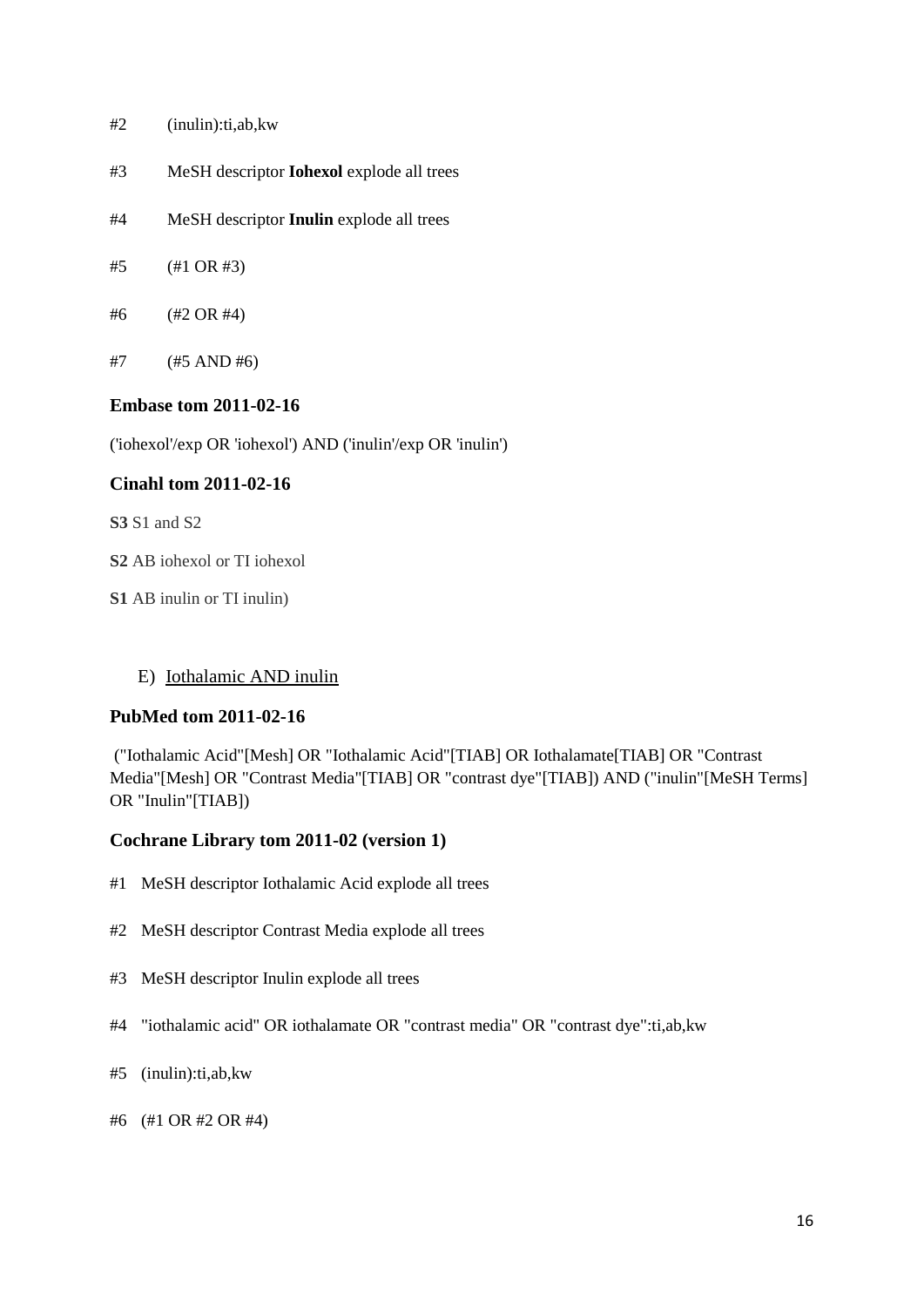#7 [\(#3 OR #5\)](http://onlinelibrary.wiley.com/o/cochrane/searchHistory?mode=runquery&qnum=7)

#8 (#6 AND #7)

#### **Embase tom 2011-02-16**

('iothalamic acid'/exp OR 'iothalamic acid' OR 'iothalamate'/exp OR 'iothalamate' OR 'contrast media'/exp OR 'contrast media' OR 'contrast dye'/exp OR 'contrast dye') AND ('inulin'/exp OR 'inulin')

#### **Cinahl tom 2011-02-16**

**S3** S1 and S2

**S2** TI ( "iothalamic acid" OR "iothalamate" OR "contrast media" OR "contrast dye" ) or AB ( "iothalamic acid" OR "iothalamate" OR "contrast media" OR "contrast dye" )

**S1** AB inulin or TI inulin

# **Grupp 1**

**Extra sökning 2011-08-23→202 referenser (Agneta)=totalt 6790 lästa abstract totalt t.o.m augusti 2011**

#### **PubMed**

("single injection"[All Fields] OR "total plasma clearance"[All Fields] OR "bolus injection"[All Fields]) AND ("inulin"[MeSH Terms] OR "inulin"[All Fields])=155

#### **Embase**

[\('single injection'](javascript:opensuggestions() OR ['total plasma clearance'](javascript:opensuggestions() OR 'bolus injection'/exp OR 'bolus injection') AND (inulin/exp OR inulin) AND [embase]/lim=147

#### **Cochrane**

(single injection" or "total plasma clearance" or "bolus injection") AND [\(MeSH descriptor](http://onlinelibrary.wiley.com/o/cochrane/searchHistory?mode=runquery&qnum=3)  **Inulin** [explode all trees](http://onlinelibrary.wiley.com/o/cochrane/searchHistory?mode=runquery&qnum=3) OR inulin)  $=10$ 

#### **Cinah**

("single injection" OR "total plasma clearance" OR "bolus injection" ) AND inulin=1

#### **Totalt 202 referenser efter dubblettkontroll**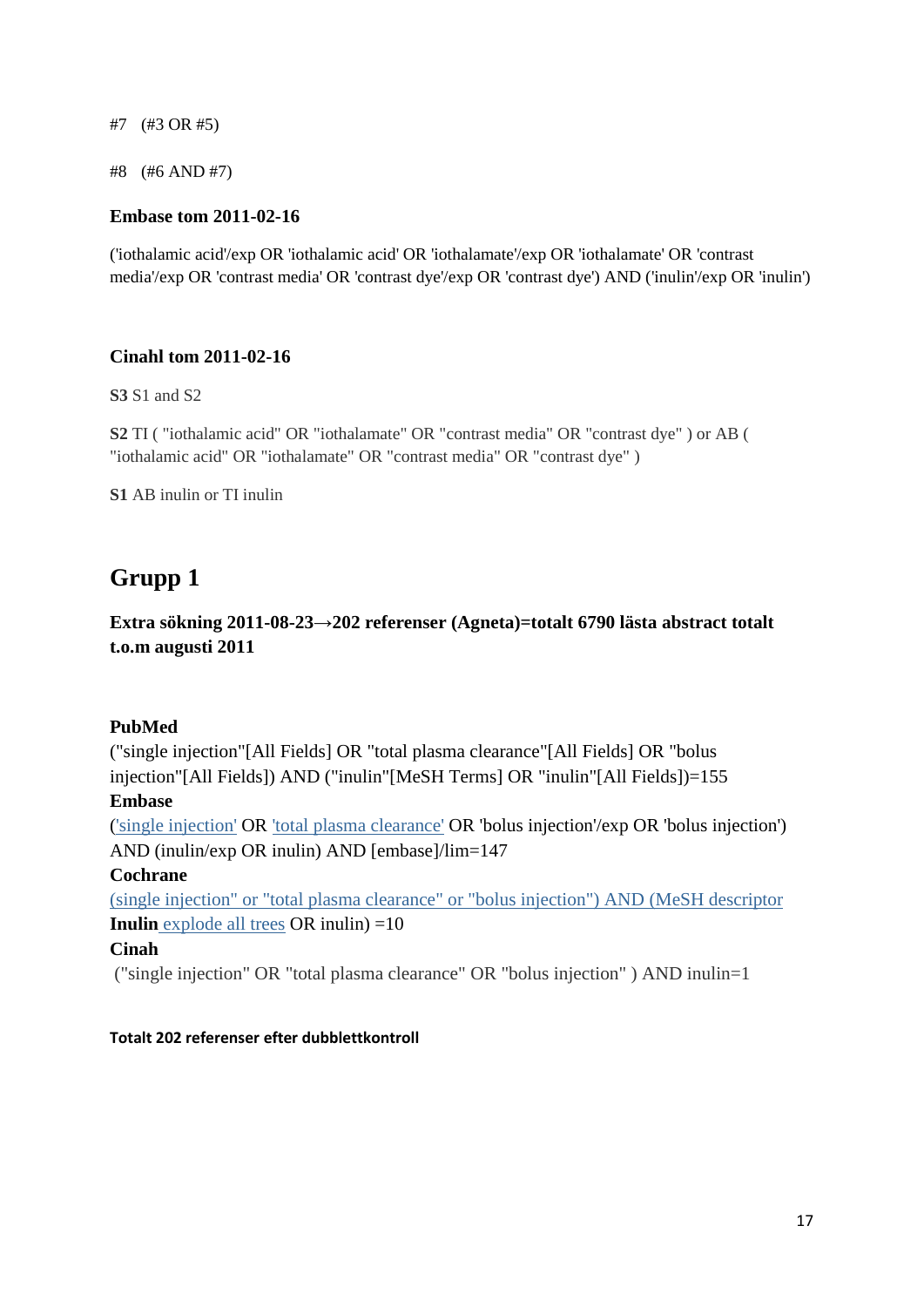### **Extra sökning citering av följande två artiklar i Web of science 110408:**

vilka artiklar har refererat till:

1. Brochner-Mortensen J. A simple method for the determination of glomerular filtration rate. Scand J Clin Lab Invest 1972;30(3):271-4.

eller

2. Jacobsson L. A method for the calculation of renal clearance based on a single plasma sample. Clin Physiol. 1983 Aug;3(4):297-305.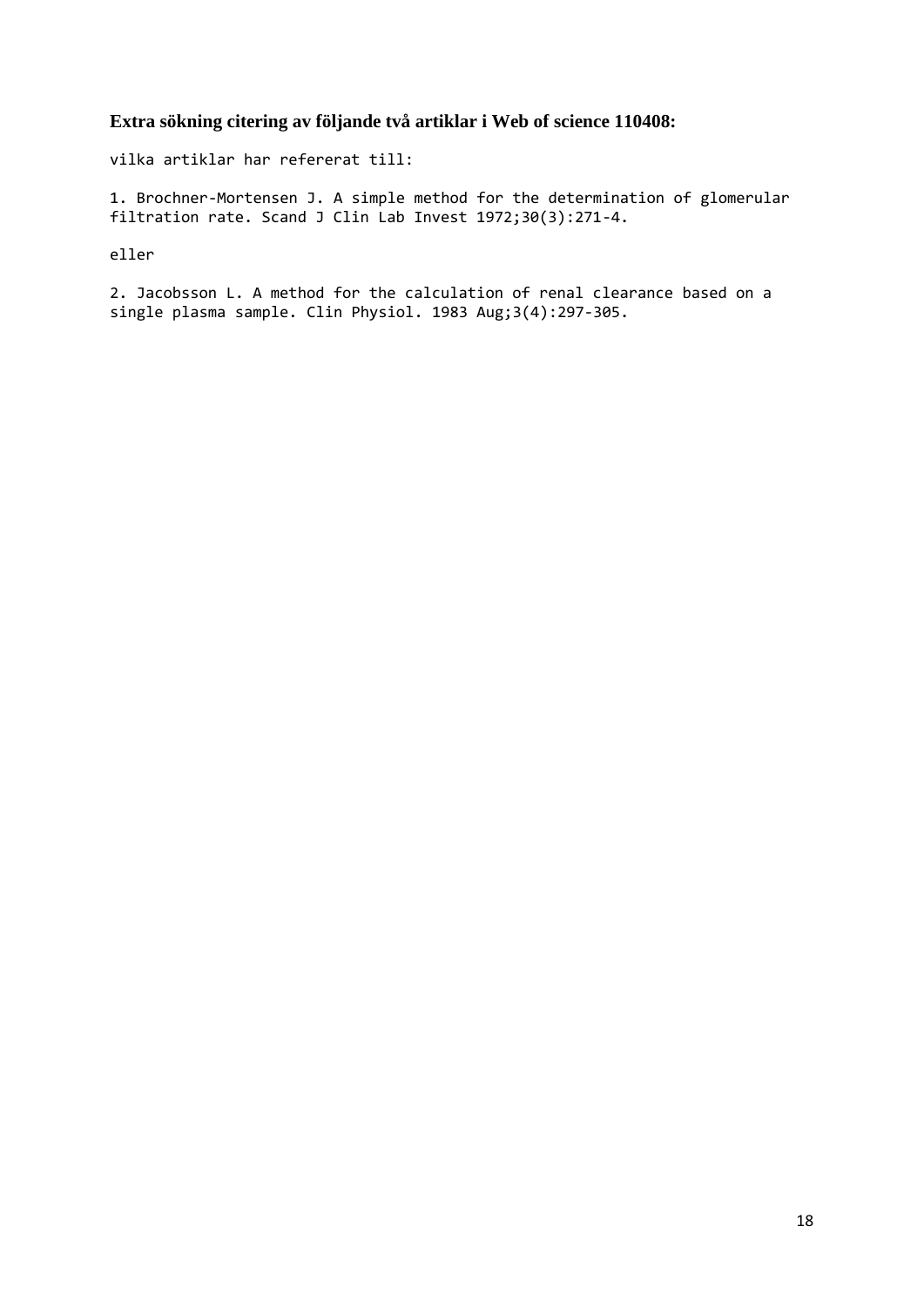# **Grupp 2**

**→4508 (från Sara)+2080 (från Karin)=6588 lästa abstract totalt tom februari 2011.**  Totalt till och med 2011-12-31=**7369**

## **Pubmed tom 110214**

("cystatin c"[TIAB] OR "cystatin c"[MeSH] OR Creatinine[MeSH] OR creatinine[TIAB]) AND (dtpa[TIAB] OR diethylenetriaminepentaacetate[TIAB] OR "diethylenetriaminepentaacetic acid"[TIAB] OR inulin[MeSH] OR inulin[TIAB] OR edta[TIAB] OR "chromium edta"[TIAB] OR "ethylenediaminetetraacetic acid"[TIAB] OR ethylenediaminetetraacetate[TIAB] OR iohexol[MeSH] OR iohexol[TIAB] OR "iothalamic acid"[MeSH] OR "iothalamic acid"[TIAB] OR iothalamate[TIAB] OR equation[TIAB] OR equations[TIAB] OR formula[TIAB] OR formulae[TIAB] OR formulas[TIAB]) AND ("danish"[Language] OR "norwegian"[Language] OR "swedish"[Language] OR "english"[Language]) Limits: Publication Date from 2000

### **Cochrane library tom 2011-02 (vers 1)**

- #1 [MeSH descriptor Cystatin C](http://onlinelibrary.wiley.com/o/cochrane/searchHistory?mode=runquery&qnum=1) explode all trees
- #2 [MeSH descriptor Creatinine](http://onlinelibrary.wiley.com/o/cochrane/searchHistory?mode=runquery&qnum=2) explode all trees
- #3 [MeSH descriptor Inulin](http://onlinelibrary.wiley.com/o/cochrane/searchHistory?mode=runquery&qnum=3) explode all trees
- #4 [MeSH descriptor Iohexol](http://onlinelibrary.wiley.com/o/cochrane/searchHistory?mode=runquery&qnum=4) explode all trees
- #5 ["cystatin c" OR creatinine:ti,ab,kw](http://onlinelibrary.wiley.com/o/cochrane/searchHistory?mode=runquery&qnum=5)

[dtpa OR diethylenetriaminepentaacetate OR "diethylenetriaminepentaacetic acid" OR inulin OR](http://onlinelibrary.wiley.com/o/cochrane/searchHistory?mode=runquery&qnum=6)  [edta OR "chromium edta" OR "ethylenediaminetetraacetic acid" OR ethylenediaminetetraacetate](http://onlinelibrary.wiley.com/o/cochrane/searchHistory?mode=runquery&qnum=6) 

- #6 [OR iohexol OR "iothalamic acid" OR iothalamate OR equation OR equations OR formula OR](http://onlinelibrary.wiley.com/o/cochrane/searchHistory?mode=runquery&qnum=6)  [formulae OR formulas:ti,ab,kw](http://onlinelibrary.wiley.com/o/cochrane/searchHistory?mode=runquery&qnum=6)
- #7 [\(#1 OR #2 OR #5\)](http://onlinelibrary.wiley.com/o/cochrane/searchHistory?mode=runquery&qnum=7)
- #8 [\(#3 OR #4 OR #6\)](http://onlinelibrary.wiley.com/o/cochrane/searchHistory?mode=runquery&qnum=8)
- #9 [\(#7 AND #8\), from 2000 to 2011](http://onlinelibrary.wiley.com/o/cochrane/searchHistory?mode=runquery&qnum=9)

#### **Embase tom 2011-02-14**

('dtpa'/exp OR 'dtpa' OR 'diethylenetriaminepentaacetate' OR 'diethylenetriaminepentaacetic acid'/exp OR 'diethylenetriaminepentaacetic acid' OR 'inulin'/exp OR 'inulin' OR 'edta'/exp OR 'edta' OR 'chromium edta'/exp OR 'chromium edta' OR 'ethylenediaminetetraacetic acid'/exp OR 'ethylenediaminetetraacetic acid' OR 'ethylenediaminetetraacetate'/exp OR 'ethylenediaminetetraacetate' OR 'iohexol'/exp OR 'iohexol' OR 'iothalamic acid'/exp OR 'iothalamic acid' OR 'iothalamate'/exp OR 'iothalamate' OR 'equation' OR 'equations' OR 'formula' OR 'formulae'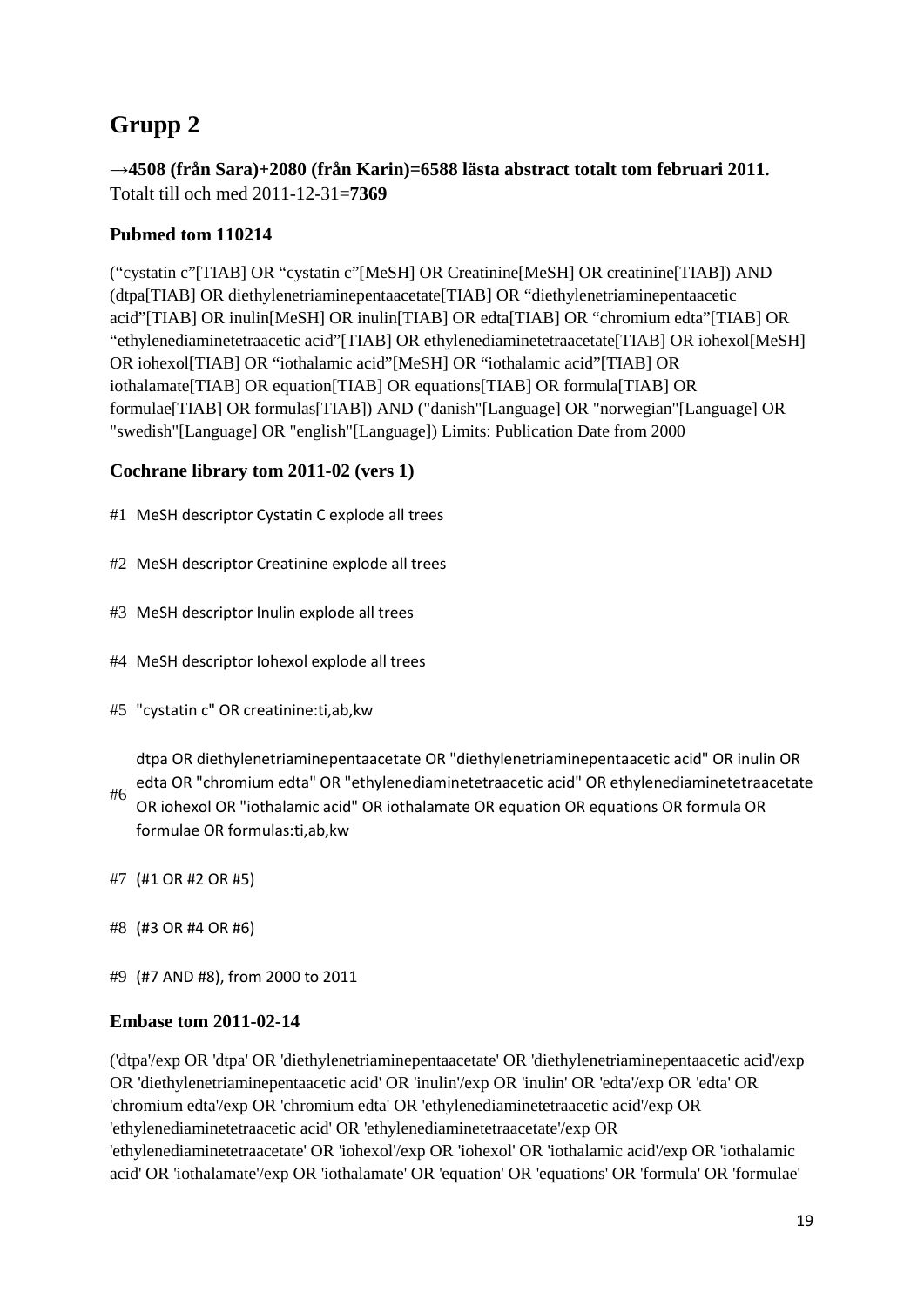OR 'formulas' ) AND ('cystatin c'/exp OR 'cystatin c' OR 'creatinine'/exp OR 'creatinine') AND ([danish]/lim OR [english]/lim OR [norwegian]/lim OR [swedish]/lim) AND [2000-2011]/py

#### **Cinahl tom 2011-02-14**

**S3** S1 and S2 Limiters - Published Date from: 20000101-20111231

**S2** TI ( "cystatin c" OR creatinine ) or AB ( "cystatin c" OR creatinine )

**S1** TI ( dtpa OR diethylenetriaminepentaacetate OR "diethylenetriaminepentaacetic acid" OR inulin OR edta OR "chromium edta" OR "ethylenediaminetetraacetic acid" OR ethylenediaminetetraacetate OR iohexol OR "iothalamic acid" OR iothalamate OR equation OR equations OR formula OR formulae OR formulas ) or AB ( dtpa OR diethylenetriaminepentaacetate OR "diethylenetriaminepentaacetic acid" OR inulin OR edta OR "chromium edta" OR "ethylenediaminetetraacetic acid" OR ethylenediaminetetraacetate OR iohexol OR "iothalamic acid" OR iothalamate OR equation OR equations OR formula OR formulae OR formulas )

# **Grupp 3**

**→1018 (från Karin)=1018 lästa abstract totalt tom februari 2011.** Totalt till och med 2011-12-31=**1269**

#### **Pubmed tom 2011-02-11**

("creatinine"[MeSH Terms] OR "creatinine"[Text Word]) AND ("cystatin c"[MeSH Terms] OR cystatin c[Text Word]) AND ("glomerular filtration rate"[Text Word] OR "gfr"[Text Word] OR "kidney function tests"[MeSH Terms] OR "renal function"[Text Word]) AND ("english"[Language] OR "swedish"[Language] OR "norwegian"[Language] OR "danish"[Language])

#### **Cochrane library tom 2011-02 (vers 1)**

- #1 [MeSH descriptor](http://onlinelibrary.wiley.com/o/cochrane/searchHistory?mode=runquery&qnum=1) **Creatinine** explode all trees
- #2 [MeSH descriptor](http://onlinelibrary.wiley.com/o/cochrane/searchHistory?mode=runquery&qnum=2) **Cystatin C** explode all trees
- #3 MeSH descriptor **[Kidney Function Tests](http://onlinelibrary.wiley.com/o/cochrane/searchHistory?mode=runquery&qnum=3)** explode all trees
- #4 [\(creatinine\):ti,ab,kw](http://onlinelibrary.wiley.com/o/cochrane/searchHistory?mode=runquery&qnum=4)
- #5 ["cystatin c":ti,ab,kw](http://onlinelibrary.wiley.com/o/cochrane/searchHistory?mode=runquery&qnum=5)
- #6 ["glomerular filtration rate" OR gfr OR "renal function":ti,ab,kw](http://onlinelibrary.wiley.com/o/cochrane/searchHistory?mode=runquery&qnum=6)
- #7 [\(#1 OR #4\)](http://onlinelibrary.wiley.com/o/cochrane/searchHistory?mode=runquery&qnum=7)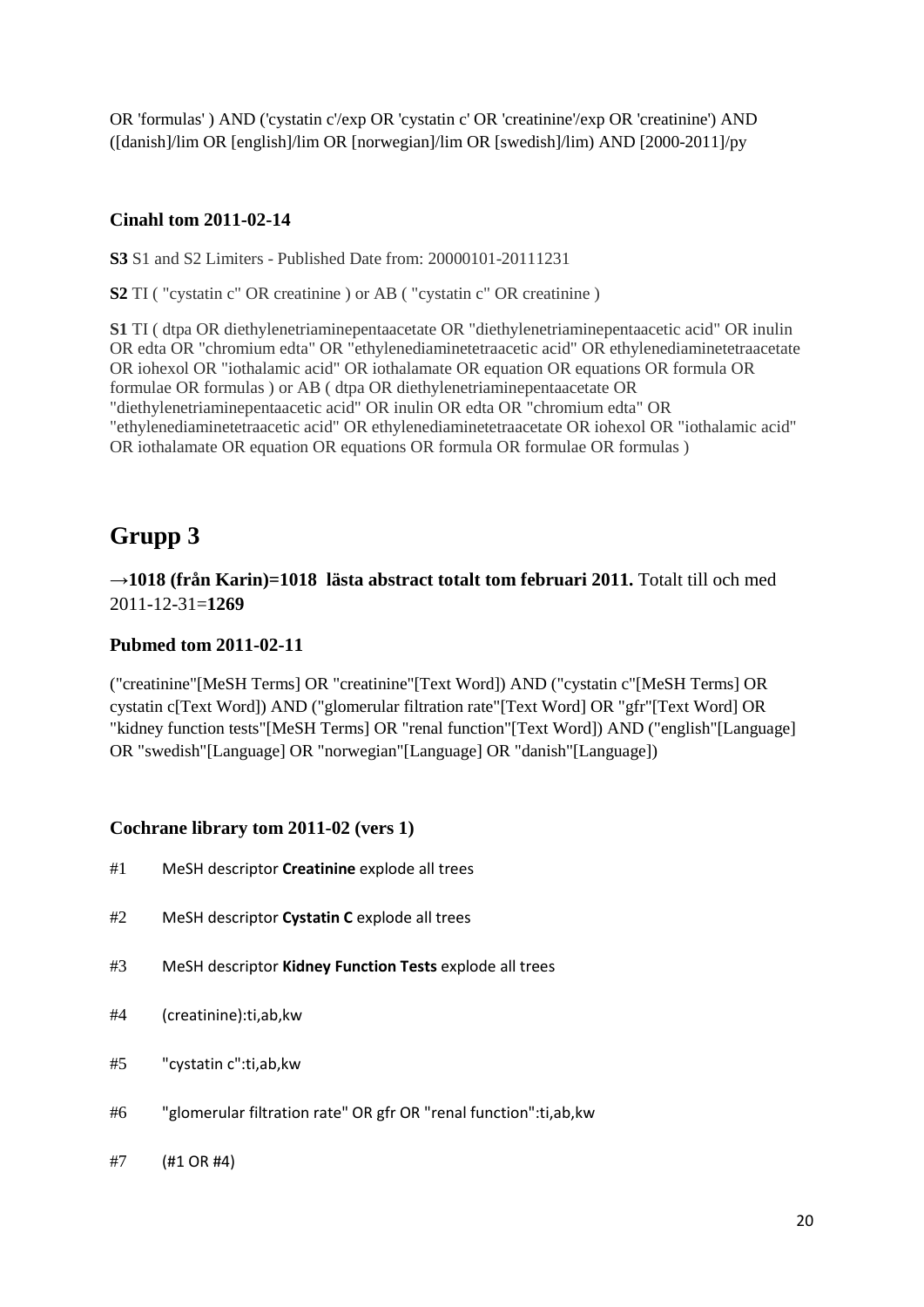#8 [\(#2 OR #5\)](http://onlinelibrary.wiley.com/o/cochrane/searchHistory?mode=runquery&qnum=8) #9 [\(#3 OR #6\)](http://onlinelibrary.wiley.com/o/cochrane/searchHistory?mode=runquery&qnum=9) #10 [\(#7 AND #8 AND #9\)](http://onlinelibrary.wiley.com/o/cochrane/searchHistory?mode=runquery&qnum=10) 

#### **Embase tom 2011-02-11**

('creatinine'/exp AND 'cystatin c'/exp) AND ('kidney function test'/exp OR 'glomerulus filtration'/exp) AND ([danish]/lim OR [english]/lim OR [norwegian]/lim OR [swedish]/lim) AND [humans]/lim

#### **Cinahl tom 2011-02-11**

**S7** S5 and S6

**S6** S3 or S4

**S5** S1 and S2

**S4** (MH "Kidney Function Tests+")

**S3** AB "renal function" or TI "renal function"

**S2** AB "cystatin c" or TI "cystatin c"

**S1** MH creatinine

## **Ekonomisökning**

#### **→21 (från Karin)=21 lästa abstract totalt tom juni 2010**

**PubMed tom 2010-06-08** 128 referenser Uppdaterad sökning 2010-06-01-2011-12-12 19 referenser

("creatinine"[MeSH Terms] OR "creatinine"[Text Word] **OR** "cystatin c"[MeSH Terms] OR cystatin c[Text Word]) AND ("glomerular filtration rate"[Text Word] OR "gfr"[Text Word] OR "kidney function tests"[MeSH Terms] OR "renal function"[Text Word]) AND ("costs and cost analysis"[MeSH Terms] OR "economics"[MeSH Subheading] OR "cost benefit"[Text Word] OR "cost effectiveness"[Text Word] OR "cost utility"[Text Word])

# **Cochrane library tom 2010-06 (vers 2)** 11 referenser

Uppdaterad sökning 2 referenser 2011-12-12

- #1 [MeSH descriptor](http://onlinelibrary.wiley.com/o/cochrane/searchHistory?mode=runquery&qnum=1) **Creatinine** explode all trees
- #2 [MeSH descriptor](http://onlinelibrary.wiley.com/o/cochrane/searchHistory?mode=runquery&qnum=2) **Cystatin C** explode all trees
- #3 MeSH descriptor **[Kidney Function Tests](http://onlinelibrary.wiley.com/o/cochrane/searchHistory?mode=runquery&qnum=3)** explode all trees
- #4 [\(creatinine\):ti,ab,kw](http://onlinelibrary.wiley.com/o/cochrane/searchHistory?mode=runquery&qnum=4)
- #5 ["cystatin c":ti,ab,kw](http://onlinelibrary.wiley.com/o/cochrane/searchHistory?mode=runquery&qnum=5)